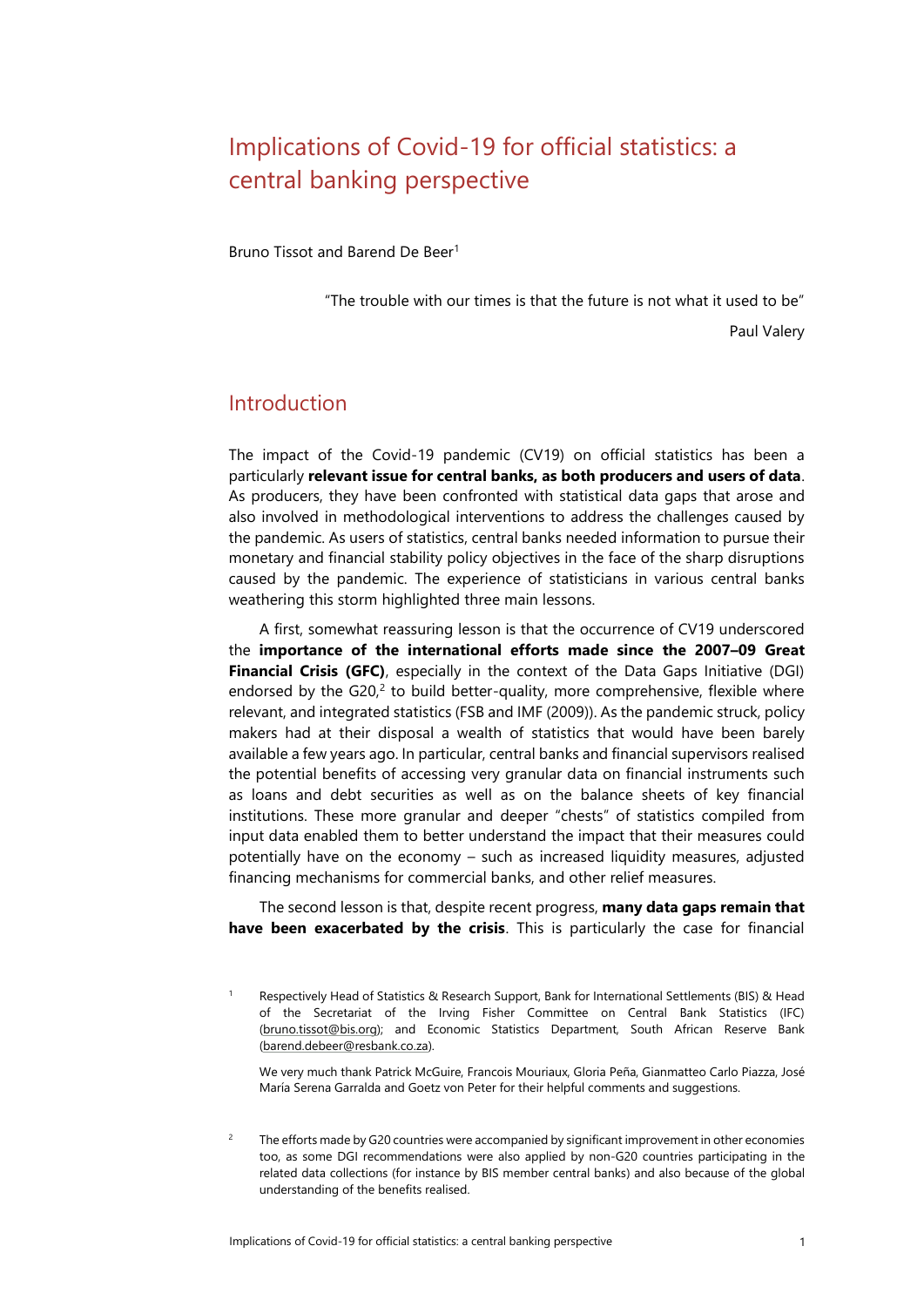accounts: the ongoing crisis is likely to lead to unprecedented public and private debt levels, calling for a better understanding of the financial interlinkages in the economies, as well as of the distribution of revenues and assets among economic agents. Associated financial risks remain hard to assess in many places, a difficulty that has been reinforced by the impact of financial innovation (eg emergence of new financial intermediaries and risk transfer mechanisms including through derivatives and cross-border operations). These issues were clearly underlined by the turmoil in financial markets observed in March 2020 when CV19 escalated (FSB (2020b)). Addressing them will require important follow up work to comprehensively implement the data collections launched since the GFC (in the context of the DGI as well as among non-G20 jurisdictions), especially with regards to repo transactions, cross-border exposures and derivatives.

Thirdly, the pandemic also highlighted the **need to go beyond the "standard" offering of official statistics especially in crisis times**. A key requirement in the first year of CV19 was to have more timely (almost in real time), frequent (weekly or even daily), and well-documented indicators to guide policy. Addressing these needs calls for fully exploiting the data sources available, promoting greater data sharing among official statistics producers as well as considering alternative, "big data" sources as a complement to official statistics.

This paper is organised in three parts. It first reviews the impact of CV19 on the compilation and use of official statistics in the light of the experience of central banks. Second, it looks at the implications of these developments for the design of their statistical functions. Third, it discusses why the pandemic can represent a useful wakeup call for official statistics.

## 1. The impact of Covid-19 on official statistics

#### Disruptions in the compilation of reliable official statistics

The occurrence of the pandemic highlighted the need for reliable data, for instance to assess how badly the economy was hurt or to monitor the subsequent recovery and impact of policy responses. Yet policy makers were confronted with a **sudden disruption in official statistics as CV19 escalated**.

(i) The first aspect was, almost literally, **statistical darkness**. Many economic activities (eg air transportation) just stopped, at least temporarily: there was simply nothing to record any more. Alternatively, the statistical apparatus was unable to measure properly the new activities that had quickly replaced others. Case in point was the composition of household spending and the related measurement of consumer price inflation (CPI), as the spending on specific items went to almost zero due to CV19-related lockdowns and social distancing (eg no dinners organised in restaurants, theatres closed), while it surged for other items (eg consumption of take away food and online services). The difficulty for statisticians was to quickly adapt to these changing patterns, noting that the related weights (eg in the CPI basket) are usually adjusted only progressively, often once a year.

Another important example was the impact that CV19 had on external statistics (BoP/IIP; IMF (2020a), ECLAC (2020b)). This reflected for instance the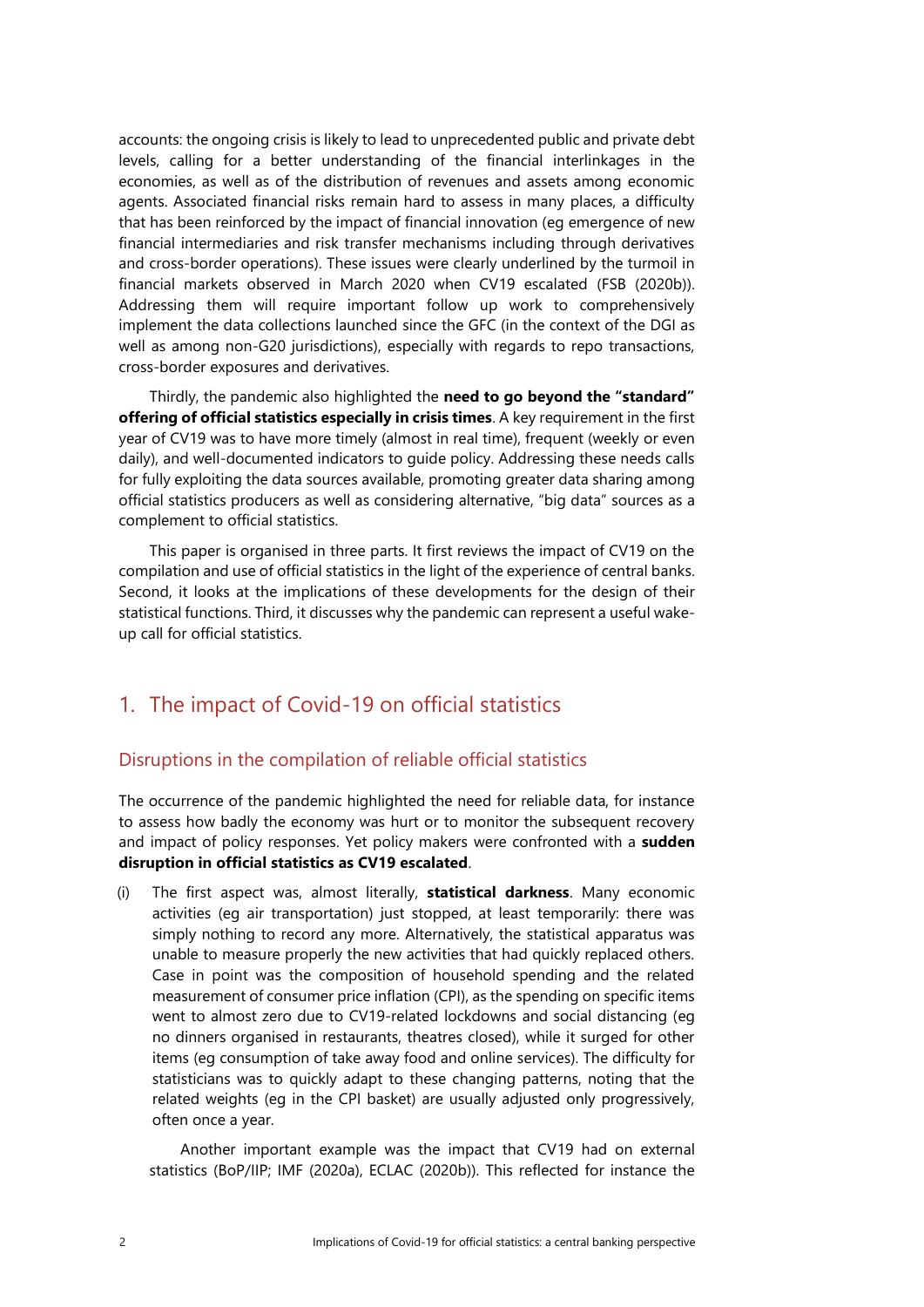drying up of cross-border activities – eg for non-financial transactions, due to the sudden stop in tourism and goods transportation; the spill over effects of external developments on the resident economy – esp. with the impact in the financial account of related large movements in financial market prices and exchange rates, particularly notable for large corporates in key emerging market economies as CV19 escalated (Avdjiev, McGuire and von Peter (2020)); or the impact of CV19 on import and export volumes and values, with potential distortions in the weights retained for compiling nominal and real effective exchange rates (and thereby for supporting competitiveness analysis).

(ii) Second, **official statistics became more difficult to assemble** properly. Compilation work was hindered by the impact of CV19 on respondent resources through the disruption of normal day-to-day activities, with social distancing rules and office closures (cf ISWGNA (2020) for the general operational issues faced by national accounts compilers). When surveys could still be organised, their response rates (for both item and unit non-responses) fell, making the proper identification of underlying macroeconomic trends difficult. Moreover, face-to-face interviews proved difficult to organise, reducing the accuracy of household surveys, such as those conducted for unemployment and labour force (ILO (2020)) – for example, the Central Bank of Chile had to postpone the compilation of its Household Financial Survey. The organisation of business surveys to track business climate faced similar challenges, while the closure of various public offices also led to disruptions in the collection/availability of administrative records (eg car registrations).

These challenges were particularly evident for **CPI compilation** (which is of key interest for central banks given their price stability mandate): certain goods and services became unavailable for sale; data collectors were unable to visit bricks-and-mortar stores to measure the price of certain consumption goods; and the limited outlets that were still open might not be in survey samples. Certainly, these difficulties were primarily affecting the work of statisticians located in NSOs, which are traditionally in charge of compiling real sector and price statistics. But they also affected other parts of the national statistical systems, including the statistical function located in central banks, which often also rely heavily on sample surveys. A striking example was related to the discontinued measurement of international travel by the Bank of France during the pandemic, as the regular foreign traveller survey could no longer be conducted (Le Gallo and Schmitt (2020)).

Price statisticians around the world had to **quickly adapt to these compilation difficulties**. A first response was to use the wide range of statistical tools available to deal with missing information, in particular with so-called "imputations" techniques. $3$  One option was to simply re-use past observations, for instance to carry forward the past value of missing prices when measuring CPI – but this generally led a downward bias in inflation and an upward bias in real consumption (Diewert and Fox (2020)). Another way was to replace missing data with substituted values so as to be able to generalise statistics that were still representative of targeted populations/firms. A simple approach followed in South Africa was to apply the change of headline CPI to the prices of those

<sup>3</sup> For a review of the various imputation procedures and their concrete applications by countries in Latin America and the Caribbean to measure CPI during CV19, see ECLAC (2020a).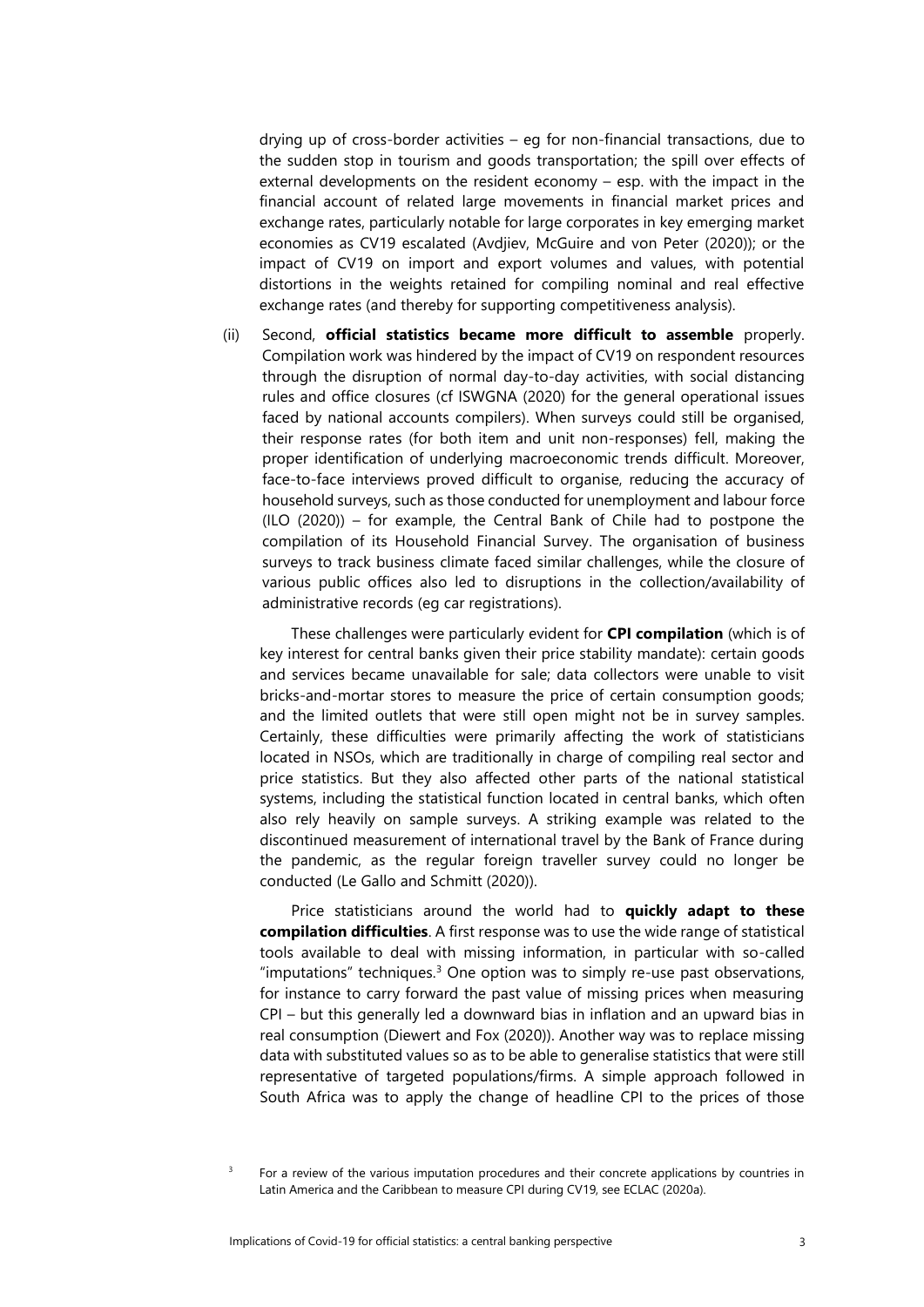missing goods and services (representing 26.5% of the CPI basket), implying that these items made no contribution to the outcome of the changes in the overall headline CPI (SARB (2020)).

In several cases, the imputation for missing values was **facilitated by the availability of additional data sources**. For instance, one could select the prices of certain good displayed on the internet when they could not be observed in physical stores. Similarly, changes in current expenditures and hence in related consumption basket weights could be monitored by analysing "scanner" data, that is by using the barcodes scanned by consumers when purchasing goods in major retail outlets. Another example was Cavallo's (2020) use of credit cardbased data to assess the deformation in spending patterns during CV19: he found that consumers spent relatively more on food and other categories with rising prices, and less on items experiencing deflation, implying that CPI headline numbers were underestimated, especially for low income households. However, such approaches can be difficult to implement, esp. in the vast majority of developing countries that have little auxiliary data and indicator sources, and where survey input can be the main source for official statistics compilation.

(iii) A third important statistical feature raised by CV19 related to the **measurement of economic variables that were distorted because of the outright policy response to the crisis**. As noted above, public restrictions imposed on economic activity led to changes in spending patterns that introduced significant bias in the measurement of activity and inflation. In Australia, for instance, the government implemented temporary free childcare and a number of state authorities announced a range of rental support packages in 2020, in both cases affecting CPI measurement. Moreover, some governments decided to provide temporary subsidies to facilitate the consumption of certain goods – for instance by providing vouchers to pay restaurant bills, or subsidising transport / education / health services. Disentangling the impact of these actions to track underlying inflation and activity trends often proved difficult, due to the size of these interventions, their temporary aspects, and their variety across regions and sectors. Another example was related to the official granting of "rescue" loans to the private sector during the pandemic, which had to be monitored separately from conventional type of financing to support the analysis of the economic situation. In South Africa, for instance, the liquidity measures adopted in response to CV19 had an impact on a wide range of statistics, including the monetary base, commercial banks' balance sheets, and government and finance statistics (SARB (2020)). In Europe, similar relief measures included legislative and non-legislative debt moratoria, options for debtors to ask for rescheduling their payment obligations (such as "rent holidays"), restrictions imposed on financial institutions willing to revoke their credit lines, postponement of loan repayments, and subsidised or government-guaranteed loan programmes. The novelty and wide variety of these measures required ECB statisticians to refine their guidance for the statistical reporting of loans under the AnaCredit initiative (ECB (2020a)). These examples underline the importance for compilers to develop an understanding of how the various government actions were affecting the economy in general, and in particular the financial sector, which is of specific interest for central banks' statistics. But this is not always easy for official statisticians, who have traditionally not been very close to policy makers even when they work in the same institutions. It also raises measurement issues, to ensure for instance that the various policy actions were properly recorded in the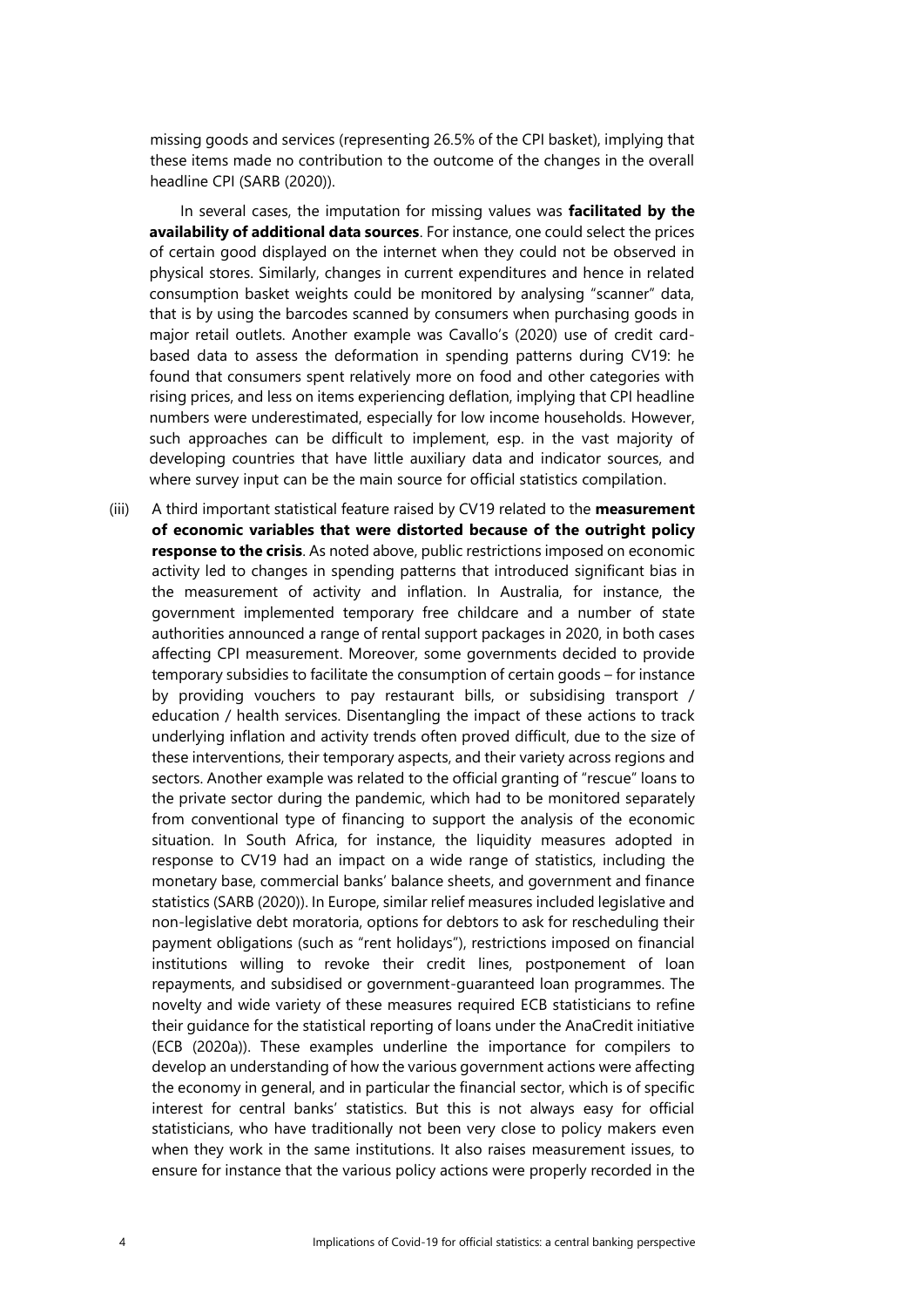framework of the national accounts, or that the various statistical treatments were flexibly adjusted as policy measures were augmented or unwound.

The disruptions described above for the compilation of official statistics have led to an important **dilemma for authorities in charge of public policy like central banks.** On the one hand, the speed and specificity of the crisis called for having more, and more various types of, data at hand to monitor what was going on. On the other hand, compilation difficulties and other priorities reflecting the intensity of the crisis (including new ad hoc data requests) warranted some relaxation in compilation practices and postponing non-urgent data obligations in a pragmatic way. In the Euro area, for instance, the ECB had to balance its need to have reliable supervisory statistics with the fact that reporting banks were facing staff shortages during the lockdown and had to focus on other priorities, calling for some delays in collecting information; as a result, some flexibility was offered in terms of reporting obligations to "*reduce the operational burden on banks (…) and enable them to report with an adequate level of data quality*" (ECB (2020b)).

#### Challenges for data users

One of the main repercussions of CV19 has been the **challenges it posed for users of statistics, esp. in central banks, for three key reasons**: first, increased concerns about the disposal and/or accuracy of the indicators being generated by statisticians; second, delays in the availability of official statistics caused by the pandemic; third, the need to deal with larger uncertainty and data revisions.

(i) As regards the first aspect, ie the **lack of sufficient, high-quality information**, this issue was especially evident at the beginning of the pandemic when mitigating measures were not yet well developed. Moreover, users had to factor in the limitations of those statistical techniques used to compensate for reduced response rates, such as imputations, sample methodology adjustment and treatment of structural breaks (cf Box 1 for concrete examples of the difficulties encountered by central bank users). These quality and complexity limitations were particularly evident for the users of survey-generated statistics, which play a central role in the statistical value chain (Bidarbakhtnia (2020)) – in particular, for the compilation of CPI and GDP statistics that became therefore particularly difficult to interpret as CV19 escalated.<sup>4</sup>

In addition, compilation distortions meant that the **data became less comparable across time and/or less representative** of the dynamics of the economy at large, which could lead to inappropriate policy actions. In particular, policy makers' concerns were reinforced in those developing countries with clearly separated sectors in terms of development. Such "dual economies" can be characterised by large income and wealth inequalities, undermining the relevance of the concept of an "average" household. In Chile, for instance, the difficulties to survey households during CV19 made the measurement of the informal sectors of the economy more challenging. Similarly, enterprise size stratification is often biased to a few larger firms dominating industries at

<sup>4</sup> As noted above, the impact of CV19 on surveys varied across economies depending on the level of development of the National Statistical Systems, and was particularly marked for developing economies.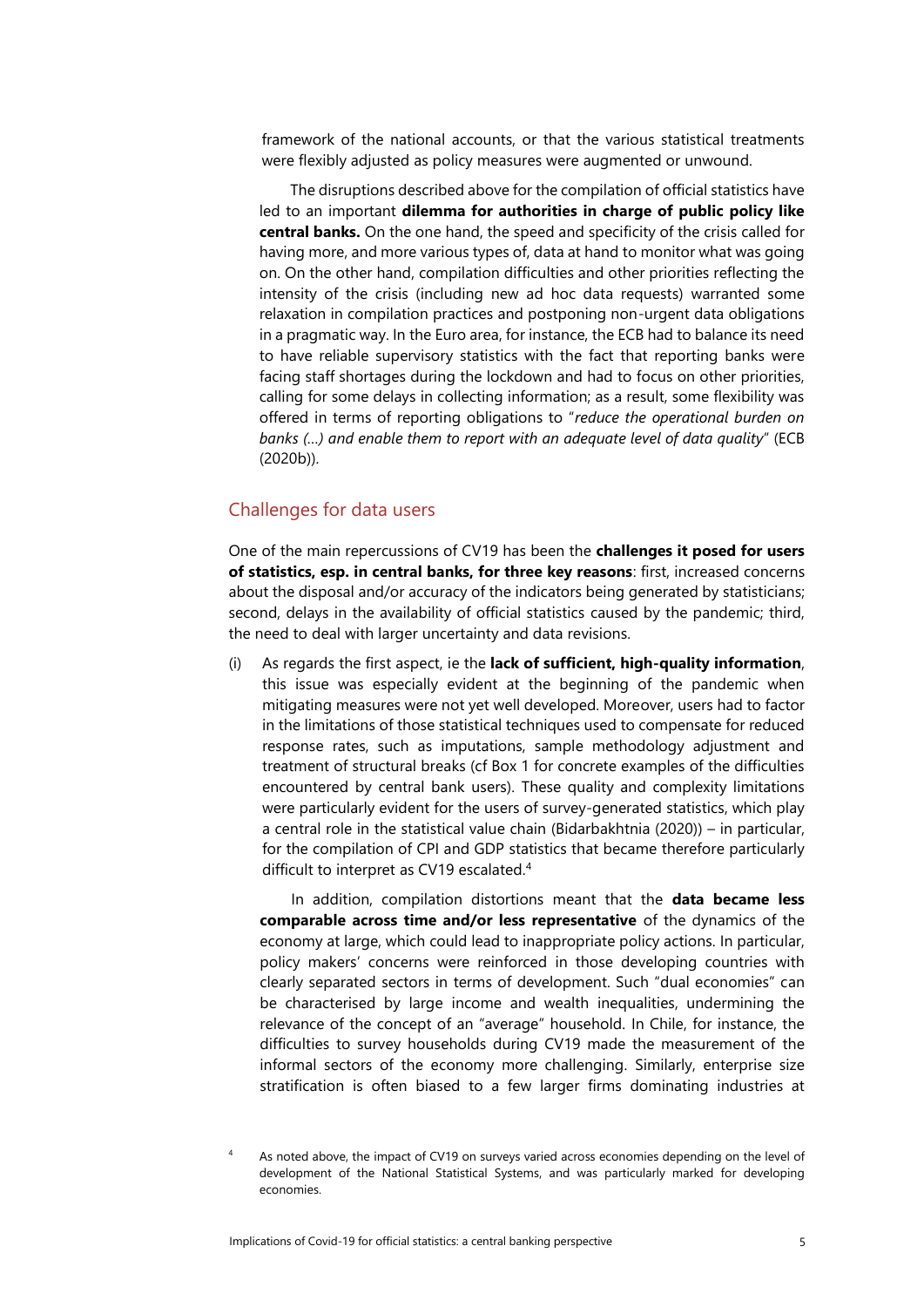national level and smaller size firms operating at regional level; this proved a key issue as non-response sampling problems rose with CV19. For instance, with the greater difficulty to process adequate stratification and methodological adjustments, even a small decrease in the response rate of a survey could cause large changes in average outcomes. Alternatively, biases could be triggered by non-responses that included enterprises that ceased to exist due to CV19 but were still included in sample survey population (SARB (2020)). Another challenge was that aggregate information was not sufficient to properly assess the underlying distributional shifts in the population of interest. Such issues are particularly relevant for central banks in view of their price stability mandate – and, as noted above, the impact of CV19 on inflation was volatile<sup>5</sup> and different across household income groups (Cavallo (2020)), as well as between the types of price indexes considered (BLS (2020)). But they are also important from a financial stability perspective, which calls for complementing the assessment of the central tendency impact of CV19 with an analysis of its consequences on the tails of the distribution in order to form a comprehensive view of the pockets of risks prevalent in the entire economy.

This need for more granular information was clearly evident for authorities willing to understand the **causes of CV19-induced stress in the financial markets, which broadly related to three main categories: short-term funding stress; market structure/liquidity driven stress; and long-term credit stress** (Kothari et al (2020)). In particular, government bond markets experienced heightened turbulence in March 2020, reflecting multiple factors. On the one hand, CVI9 raised investors' risk aversion, with flight-to-safety investment into US Treasuries. At the same time, prices differences between financial instruments led a number of leveraged investors such as hedge funds to take aggressive arbitrage positions. Yet the pick-up in volatility and the deterioration of liquidity in specific market segments such as US futures markets led to forced selling, leading to a perverse spiral of illiquidity, price dislocations and tighter margin requirements. These tensions quickly affected other markets and the real economy given the importance of the US government bond market as benchmark financial price (Schrimpf et al (2020)).

These difficulties highlighted the importance of having an encompassing view of the financial system, especially by types of market segments, financial instruments, and investors. They were also a stark **reminder of the important data gaps that remain despite the progress achieved** under the DGI, in particular as regards the functioning of the repo market (especially for bilateral repos), the balance sheets of non-bank financial entities such as hedge funds, and the interconnections between the various players in terms of liquidity provision. From this perspective, important financial data collections initiated since the GFC, especially in the context of the DGI, should be finalised, especially for the following **four main areas** that are closely inter-related:

**Credit flows**. The economic disruptions caused by CV19 highlighted the need for having **more granular information on firms' funding needs**, especially on the size of their cash shortfalls, the ability to finance them, and the way to do so eg through credit lines (Banerjee et al (2020)). Certainly, a

<sup>&</sup>lt;sup>5</sup> Cf Cecchetti and Schoenholtz (2020) who argue that the volatility in CPI caused by CV19 could be exacerbated by measurement issues (eg chain-weighting) and that central banks should be looking at ways to filter out such high-frequency noise, for instance by using trimmed-mean price indices.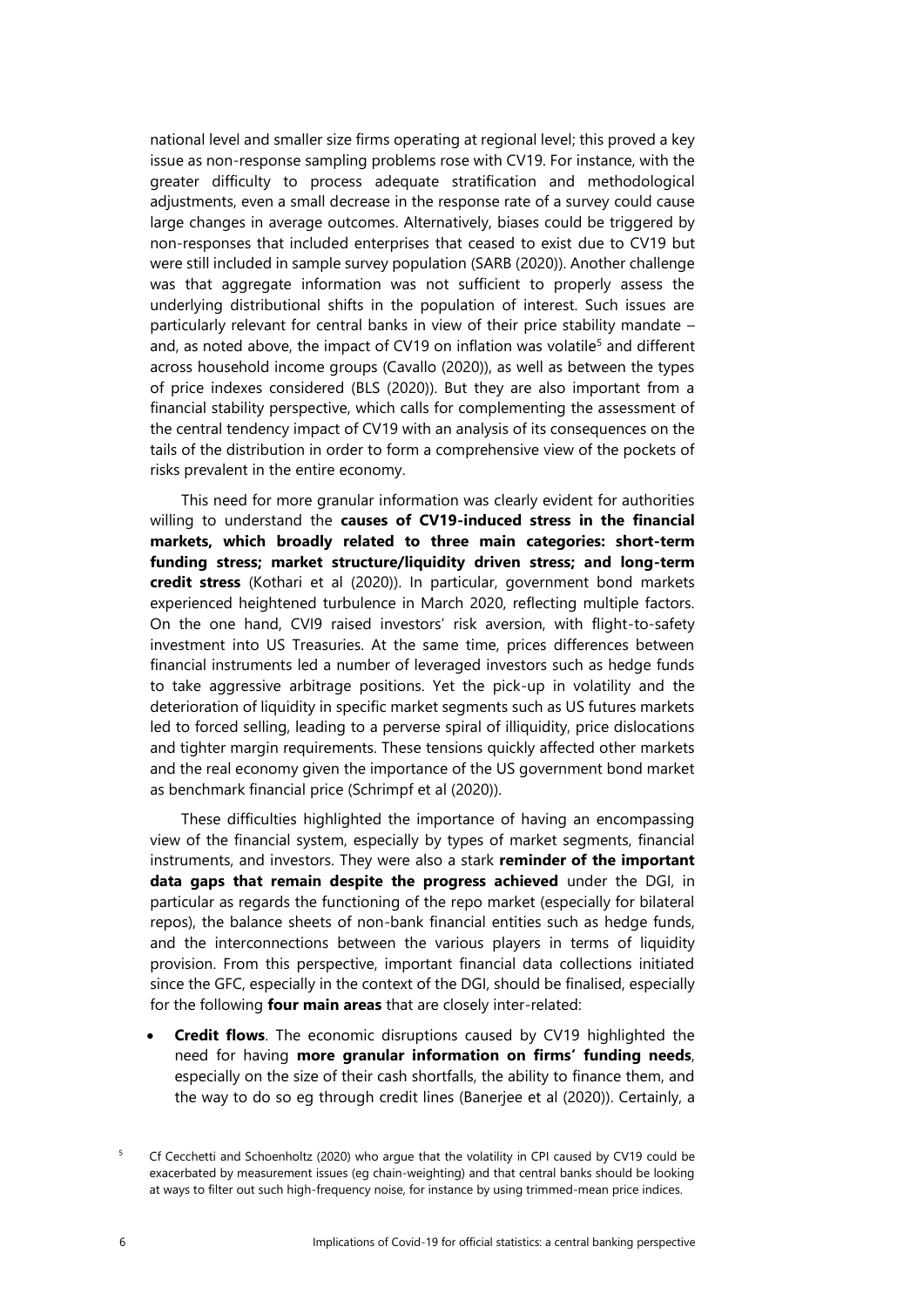limited number of countries have set up large micro data collections exercises that can be of help, in particular in the context of their efforts to compile comprehensive financial accounts. However, there is no global infrastructure to address these issues in a comprehensive and global way, esp. in real time. As a result, many analytical needs were addressed during CV19 by working on the information collected by commercial vendors (cf Goel and Serena (2020)).

- **Securities financing transactions (SFTs).** SFTs such as securities lending and repurchase agreements (repos) are instrumental in supporting price discovery and secondary market liquidity for various market segments and can contribute importantly to an increase in leverage and maturity / liquidity mismatches (FSB (2013)).
- **FX funding needs**. The structural demand for dollar funding appears to have grown in the recent past, reflecting the currency hedging needs of corporates and portfolio investors outside the United States and reduced capacity among commercial banks to address this demand. This has led to a widening in the (negative) FX swap basis, which is the difference between the dollar interest rate in the money market and the implied dollar interest rate from the FX swap market. In normal times, this basis spread should be close to zero assuming perfect arbitrage. Yet with the start of the CV19 pandemic it widened again vis-à-vis the US dollar across major currencies, and central banks had to expand their operations in terms of swap lines and temporary US dollar liquidity arrangements to mitigate market stress (Avdjiev, Eren and McGuire (2020)). <sup>6</sup> These developments clearly underscored the need to **improve the measurement of financial balance sheets' currency composition** for important sectors.
- **Derivatives**. Certainly, many initiatives have been in train since the GFC to address the information gaps related to derivatives, not least the decision to collect granular transaction data through trade repositories (TRs). Yet challenges remain, especially for smaller jurisdictions where data are scarcer and access for central banks is more difficult. There is therefore a clear need for greater coordination at both the domestic and international levels to enhance the quality of TR data, develop their global aggregation, and foster their use for policymaking (IFC (2018)). Moreover, **particular attention should be paid to FX derivatives**, which generally require the actual payment of the notional amount at maturity – which make them a form of debt, unlike many other derivatives; cf Borio et al (2017). One issue is that the amounts involved are recorded off balance sheet, while they can have significant implications for on-balance sheet cash positions. Moreover, they can be used as hedging tools to close on-balance sheet currency mismatches (see Aldasoro et al (2020) for an analysis of these issues and related dollar funding needs from commercial banks). Hence, more data should be collected to be able to monitor conditions in global funding markets, in particular data to assess the direction and amounts of FX trades crossed by

 $6$  Cf Aldasoro et al (2020) for a documentation of the size and usage of the related swap lines.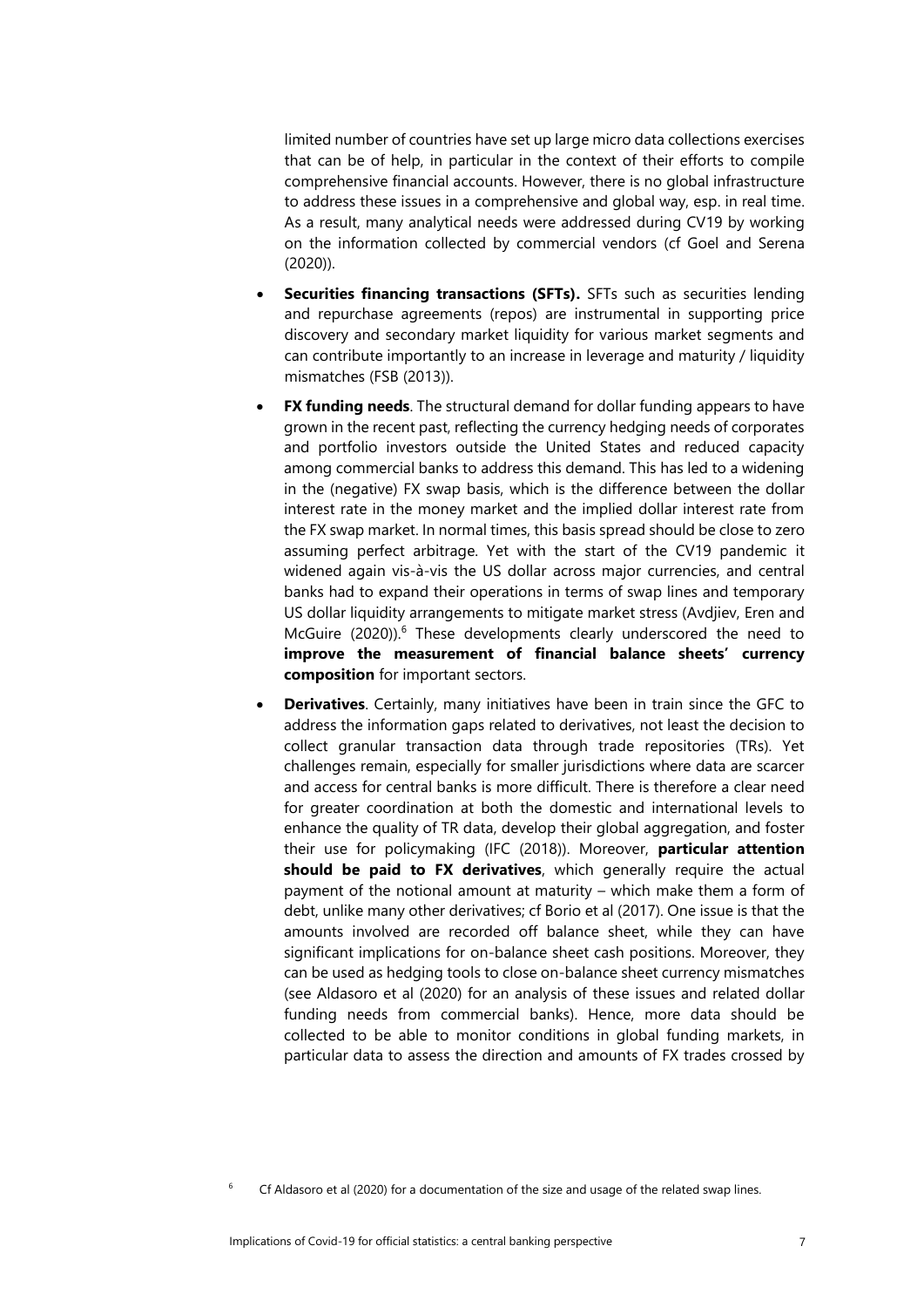currency, maturity, instrument type and counterparty sector/region. <sup>7</sup> This would greatly complement existing information on countries' total (ie onand off-) balance sheets, and would significantly enhance existing measures of both external debt and foreign currency debt.<sup>8</sup>

Box 1 Examples of difficulties faced by central bank users of official statistics *CV19-related general increase in data uncertainty:* • Unobserved indicators: uncertainty created by mitigation techniques (eg for imputed price changes in the CPI) • Changing economic patterns: eg in the consumption basket due to supply constraints and lockdown rules, resulting in bias in price deflators / real indicators Postponement of publication dates Large and more frequent data revisions Alteration to conventional data collection methods • More difficult adjustment for seasonal patterns in time series • Uncertainty related to the extent of inherent biases (eg time variation, impact of the changing economy and policy actions) *Specific issues related to sample surveying:*

- Sample representativeness: for instance, sample survey frames are typically drawn from Statistical Business Registers (SBRs), which in turn often rely on taxation information which was distorted by the CV19-related recession and disrupted tax payments
- Outdated profiling information: for instance, enterprises listed in the South African SBR are generally deemed to be active for approximately 18 months after their last tax payment; but those that had ceased operations due to CV19 impact could still be included in the sample frame
- Changes in time series trends: risk of increasing bias and over-estimation
- Survey accuracy: reduced importance for respondents to comply to survey requirements because of other, CV19-related priorities

Data sharing constraints: the supply of auxiliary information (eg financial statements) could be distorted because of resources issues / statistical delays resulting from CV19

(ii) A second problem faced by users during the pandemic has been the **delayed release of various statistics** due to compilation difficulties. Policy makers are traditionally concerned by the fact that, while they need a real-time readout of the economy to take best-informed decisions, official statistical releases are quite

<sup>7</sup> These elements are not currently captured by the global derivatives statistics published by the BIS that encompass the trading of foreign exchange instruments in spot and OTC derivatives markets as well as of OTC interest rate derivatives (cf Wooldridge (2019) as well as BIS data on [https://www.bis.org/statistics/about\\_derivatives\\_stats.htm?m=6%7C32\).](https://www.bis.org/statistics/about_derivatives_stats.htm?m=6%7C32) They are under consideration not least in the context of the recommendations of the second phase of the DGI related to cross-border exposures (FSB and IMF (2015)).

<sup>8</sup> For a recent discussion of these concepts, see Avdjiev, McGuire and von Peter (2020).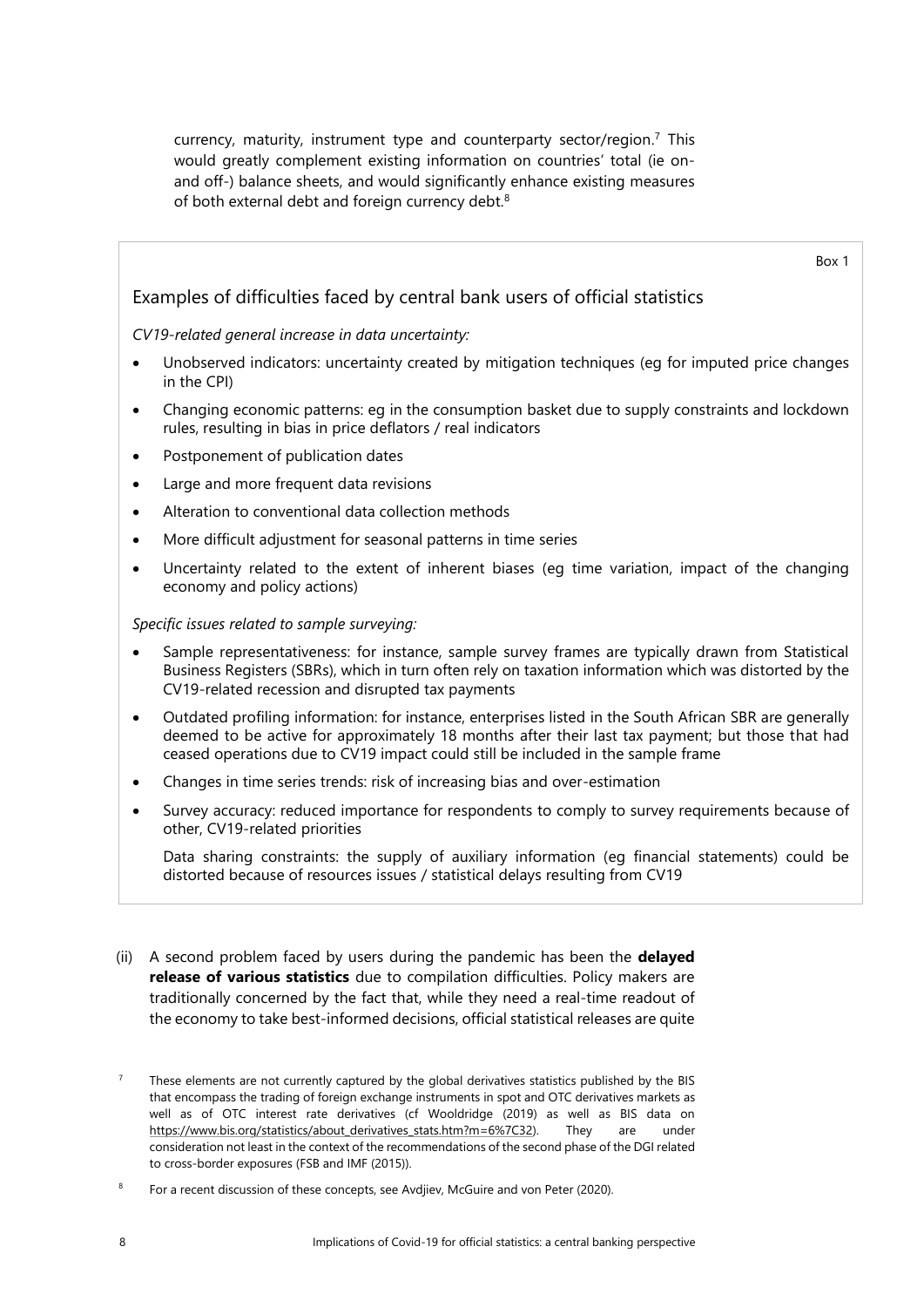lagged, especially in developing economies. They have thus to make decisions with limited information – a challenge that is particularly important for central banks, who need to respond to financial stability risks rapidly to avoid suboptimal equilibrium adjustments in the economy. The delayed availability of statistics was reinforced in the wake of the CV19 crisis, as many countries imposed lockdown restrictions, which negatively affected data compilation and dissemination tasks within their own statistical value chains. This clearly exacerbated the information challenges faced by policy makers, hampering their assessment of economic indicators and their ability to analyse the situation and take appropriate actions. To try **to avoid making "decisions in the dark", users have therefore been leading the call to generate alternative statistics** in response to the pandemic. Indeed, and as stated by the IMF in its analysis of the impact of CV19 on statistics, "*many traditional official statistics – even those with monthly frequency – are just not sufficiently up to date to be useful at this time. Higher-frequency alternative data are needed to complement official statistics. While the important role of alternative indicators was already recognized before the pandemic, the disruptions of traditional statistics caused by the current crisis have made it more urgent*" (Ducharme et al (2020)).

Yet one issue is **the high volatility of such sources**, with the difficulty to get informative but not too noisy data and their potential estimation bias (especially when the economy is changing rapidly, as was the case during the pandemic). Another challenge is that accessing alternative data sources could, at least initially, lead to significant "red tape" burden to adhere to the related rules and formalities – something that proved a key obstacle when CV19 struck and raised acute data needs. Hence, significant efforts could be devoted to explore how to improve access to these new data sources effectively. Furthermore, a key consideration is that statisticians are better equipped for such exercises, since they comprehend better the involved methodological and quality issues and have the requisite skills to mine alternative sources (structured as well as unstructured, like text information) and compile statistics that can meet methodological and quality tests as would be the case for official statistics that are collected, managed, compiled, disseminated and analysed according to welldefined principles (United Nations (2013)). For instance, the UK Government Statistical Service (GSS), which is a community for all civil servants working in the collection, production and communication of official statistics, has developed top tips for those statisticians who need additional ad-hoc data with a quick turnaround but with a sufficient degree of quality assurance, especially when time and resources are limited (UK GSS (2020)). It is in any case essential to convince users to avoid accessing themselves alternative data sources outside the realm of official statistics, as this could lead to unintended consequences and costly mistakes.

(iii) Third, by impacting both the quality and the timeliness of statistics, the pandemic further complicated users' life because of **increased data uncertainty and revisions**. To say the least, CV19 brought a high level of uncertainty to the statistical world. The shock to the economy, unprecedented since WWII, raised the question of how to "*deal with this type of structural shift and the uncertainty it brings to conventional policy parameters*" (CCSA (2020)). In addition, uncertainties were amplified by the sheer responses of economic agents to CV19-induced disruptions, which are still hard to gauge at the present juncture. For instance, the international financial statistics compiled by the BIS showed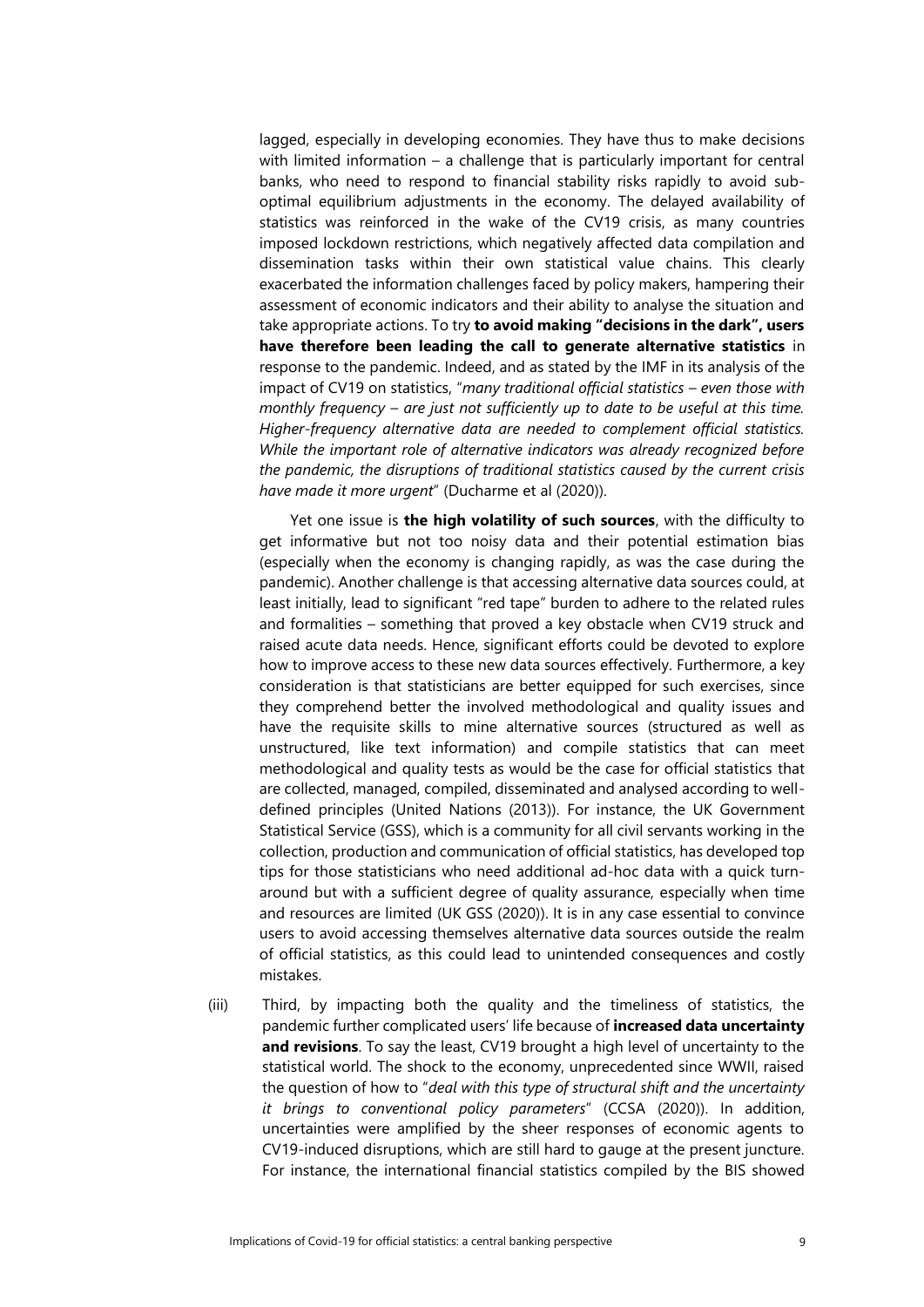that the pandemic-induced turbulence in global financial markets in early 2020 was associated with an halt in the provision of banking credit to emerging market and developing economies; in contrast, global cross-border lending surged in particular because of higher foreign claims on the US [official sector,](https://stats.bis.org/statx/srs/tseries/CBS_PUB/Q:S:5A:4R:U:C:A:A:TO1:A:US?t=B4&p=20201&m=S&c=US&x=L_CP_SECTOR.9.CL_L_SECTOR.A:O&o=w:20101.20201) as internationally active banks parked more reserves at the Federal Reserve (BIS (2020)). Moreover, indicators on global banks' exposures suggested that there could be substantial heterogeneity among national banking systems in their reactions to the global financial shock triggered by the pandemic.

Obviously, an important consequence of this uncertainty has been that **official statistics are more likely to be revised significantly as times evolves**. Certainly, it is not a new challenge for policy makers, who have always had to take decisions knowing that the statistics they can look at are subject to future revision. But this difficulty was clearly reinforced by CV19, compared to what would have been the case in the past. The revision policy of official statistics will need to be adapted to address these challenges and preserve statistical quality and integrity – which are both of great importance for users.

## 2. Implications for the statistical function in central banks

By making statistical compilation work more difficult and bringing various challenges to data users, the pandemic triggered a general review of the statistical function in central banks. Two areas of interest were, first, the identification of the new data needs brought about by the crisis and, second, the adaptation of existing statistical frameworks to ensure the continuous provision of reliable statistics to support policy-making.

#### New data needs

In view of the impact of CV19 on official statistics, most central banks felt the need to **have more, not less information**. Compared to the situation prevailing before the crisis, attention focused on three major points: timeliness, frequency, and the need to address the new issues raised by the crisis. A key consequence was to spur interest in alternative data sources.

(i) Firstly, with regards to the need for **timely data**, this reflected the fact that the speed of the pandemic and the size of the economic disruptions had called for having more rapid statistics at hand to quickly assess the economic situation. Many central banks simply felt they could not wait for a few weeks before having basic data on say, unemployment, industrial production or inflation. They needed "high-speed" data, almost on a real time basis (Hinge (2020)). The actions taken were multiform. One was to advance the compilation process, sometimes at the price of reduced quality in the aggregates measured. Another was to look for other, more timely indicators that could shed light on specific economic areas. In a large number of countries, this was done by using "traditional" but secondary data sources, for instance, to calculate advance estimates of industrial production based on partial indicators available earlier on electricity consumption and/or on specific supply indicators collected by industry organisations (production of steel, etc). A particularly interesting opportunity was provided by national payment system high-frequency data that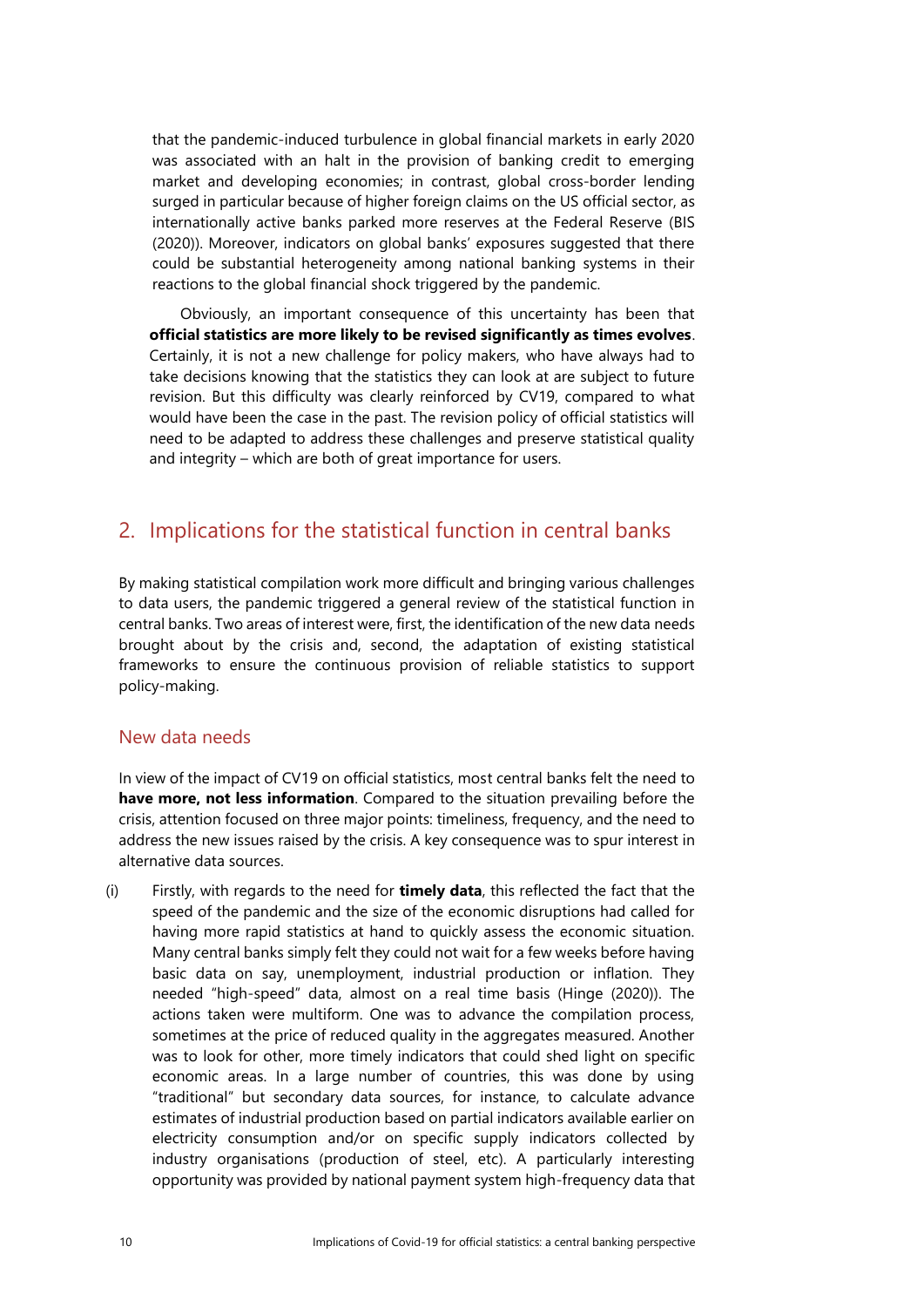are often available easily and immediately for central banks (because of their specific mandates) and that could be used to shed light on macroeconomic developments in Portugal.<sup>9</sup> In Ireland, the central bank similarly found useful value in analysing the data on credit and debit cards and on ATM withdrawals at its disposal (Hopkins, A and M Sherman (2020)). Turning to Chile, electronic invoicing data were used to elaborate high-frequency activity indicators with detailed breakdown by sectors to assess the impact of CV19 on firms' sales and analyse related funding needs (Central Bank of Chile (2020)). Newer types of data sources were also considered, for instance to assess the impact of the pandemic on Japanese household habits based on mobility trends derived from smartphone location data, in order to monitor access to workplaces or activities in recreation areas (Bank of Japan (2020)). Yet these new approaches did raise specific practical issues too. For instance, a number of the new indicators developed incorporated information on electricity consumption which needs to be properly adjusted not only for seasonal effects (like many traditional economic indicators) but also for weather conditions, because of the impact of heating and air conditioning on this variable (Casteletti et al (2020)).

- (ii) The second and related focus point was **frequency**. Traditional macro statistics are usually available on a quarterly basis for the national accounts, at least in major economies (but often only on an annual basis in the vast majority of developing economies), or at best on a monthly basis (typically the case for data on unemployment, inflation, business confidence, inflation and trade). Yet the dynamics of the crisis called for having information on what was going on more frequently, say on a weekly or even daily basis. A good example was the decisions by several central banks to set up a weekly "economic tracker". In the United States, the New York Fed is now publishing an index summarising the evolution of selected high frequency indicators mainly derived from private sources, like fuel sales, steel production etc (Lewis et al (2020)). In Germany, a similar indicator developed by the Bundesbank also includes web-based data (search queries) and non-economic indicators such as air pollution and pedestrian frequency (Deutsche Bundesbank (2020)). These approaches have several advantages, including their higher frequency, the possibility to mix different types of data (eg daily financial prices, weekly indicators, monthly industrial output and quarterly GDP) and greater timeliness. In addition, an important reported feature is the specification robustness to changes in the way these indices are constructed: the approach followed is often based on principal component analysis, allowing for extracting "common signals" that are relatively independent from the specific underlying series being considered all together. Moreover, these indices do not rely on pre-defined patterns – unlike traditional nowcasting exercises that are often based on the identification of a stable relationship between well-defined variables, such as between economic confidence indicators and industrial output – and this can be quite valuable in unprecedented crisis times.
- (iii) The third focus point was to **get information on the new issues raised by the crisis** that were not properly covered by the "traditional" statistical apparatus. As noted above, many central banks realised on the occasion of CV19 the potential of micro data, in recognition of the efforts undertaken in recent years to have a

<sup>9</sup> Cf the dedicated web page set up by the Bank of Portugal to follow the impact of COVID-19 on the Portuguese economy [\(https://bpstat.bportugal.pt/conteudos/noticias/633/\).](https://bpstat.bportugal.pt/conteudos/noticias/633/)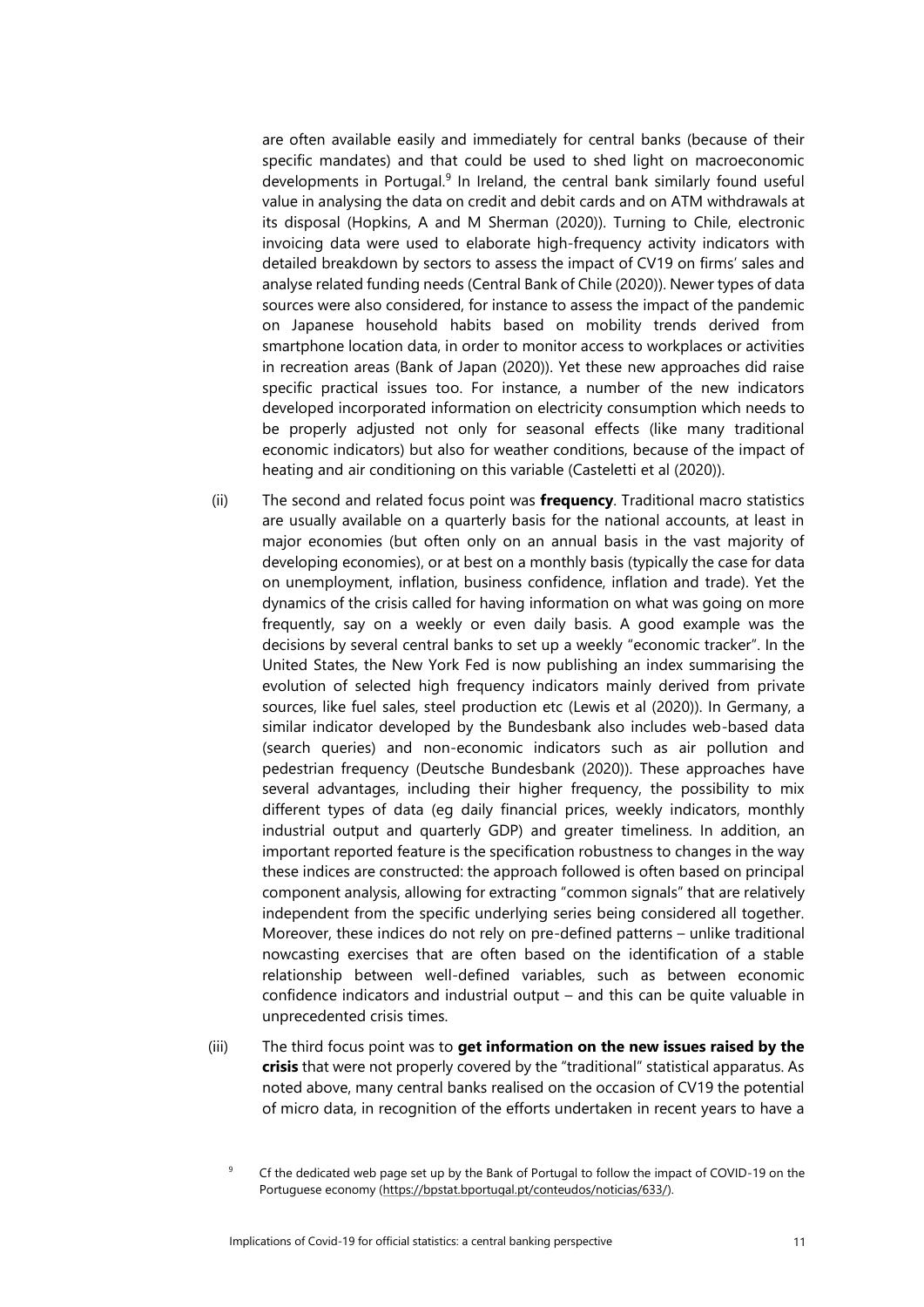better, more granular access to monitor risks in the financial and non-financial sector as well as to analyse interconnectedness and cross-border spill overs. In particular, many granular datasets had started to be set up since the GFC to collect loan-level data or security-by-security information. The compilation of off-balance sheet information (eg derivatives statistics) has also been enhanced, allowing for a better understanding of how risks can be transferred between economic agents. All this information proved particularly useful when the economy was disrupted by CV19, not only to assess pressure points but also to facilitate the implementation of targeted policy measures. In contrast, when this information was not already available, authorities in a number of countries quickly decided to fill this gap; in Chile, for instance, the central bank introduced new information requirements (in terms of granularity and frequency of banks' loans data) to monitor the effectiveness of the measures adopted by the authorities to directly support business credit. <sup>10</sup> Another example was to use text-mining techniques to build a media-based sentiment indicator for Spain on a daily basis and updated in real time; this proved particularly useful to enhance nowcasting exercises during CV19, in particular compared to more traditional survey-based confidence indicators which are usually available on a monthly basis (Aguilar et al (2020)). Similarly, Amstad et al (2020) have built a new CV19 risk attitude (CRA) index based on internet searches<sup>11</sup> in order to capture investors' attitudes toward pandemic-related risks. Meanwhile, Gerardin and Ranvier (2020) have applied text-mining techniques on the results of the Bank of France's business survey to analyse firms' reactions to the CV19 lockdown. A last example has been the Bank of England's use of high-frequency measures of formal restrictions on activity imposed by governments to contain the spread of Covid-19 (compiled by Oxford University) and of household mobility (based on Apple Mobility Trends Reports<sup>12</sup>) to assess its impact on GDP (Davies (2020)).

Reflecting central banks' increased focus on the points above, a key consequence was the **renewed push for alternative data sources** to complement official statistics (Tissot (2019)). Two main areas of interest emerged. One was to take benefit from the new digital information provided by the "data revolution", namely web-based indicators and other "organic" available as a by-product of the services provided by the wide range of sensors, devices, satellites etc. Recognising that much of these data, as well as the expertise to analyse them, are concentrated outside the public sector, the Swedish Riksbank's decided to open up a collaborative public channel through which academics and the private sector can directly contribute in real time (Hull (2020)). This allowed the exploration of various types of indicators, such as daily retail prices and volumes, restaurant bookings, social media content or company press releases. A second focus area was to make better use of the information contained in large administrative datasets (eg public registers, tax files, supervisory reports etc) that have been collected by authorities for many years without being duly exploited for statistical purposes. While there had been already a gradual recognition of the value of such administrative data since the GFC (Bean (2016)), the pandemic clearly reinforced this trend.

<sup>&</sup>lt;sup>10</sup> Cf in particular the exceptional measures adopted by the Central Bank of Chile, including the new credit line facility for commercial banks, access to which is conditional on the growth of credit issuance; see [https://www.bcentral.cl/en/web/banco-central/exceptional-measures.](https://www.bcentral.cl/en/web/banco-central/exceptional-measures)

<sup>&</sup>lt;sup>11</sup> For instance searches provided by Google Trends; cf [https://trends.google.com/trends/?geo=US.](https://trends.google.com/trends/?geo=US)

<sup>12</sup> Se[e https://covid19.apple.com/mobility.](https://covid19.apple.com/mobility)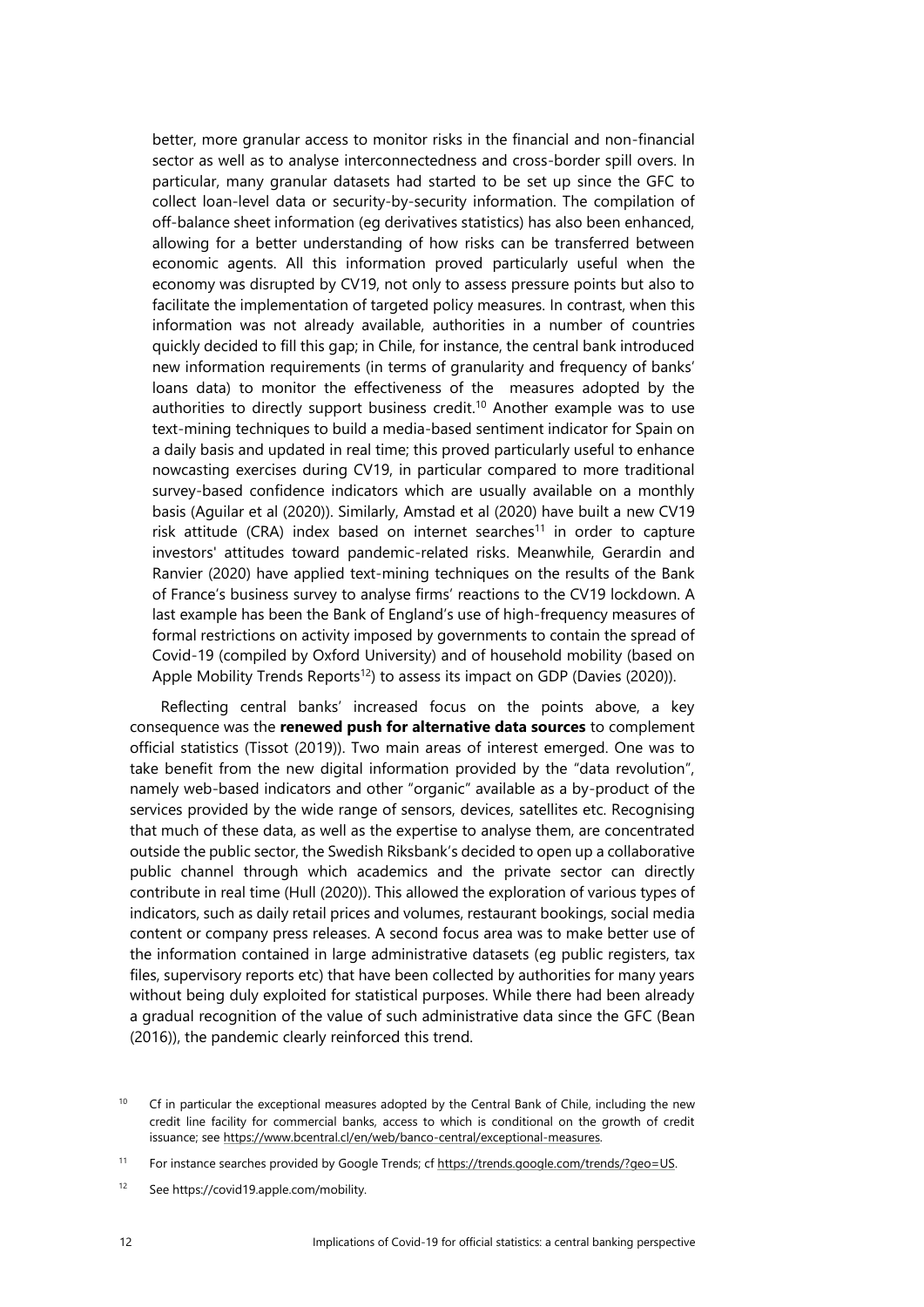#### Revising statistical frameworks to better support policy making

Faced with such increased uncertainty, central banks as producers of statistics had to re-assess their production functions and reorganise themselves where needed and appropriate. In general terms, they focussed on three areas.

- (i) First, the importance of the economic shock and its uncertain repercussions throughout the economy reinforced the need for **developing a comprehensive overview of the entire economy**, its components and the way they interact – noting that a key point of interest for central banks is to monitor the risks associated with such interconnections. For those many countries in the world that do not yet actively compile institutional sector accounts, a key priority is thus to advance this work so that counterparty positions can be assessed in a consistent and methodologically sound way. As noted by the IMF, the impact of CV19 on official statistics clearly reinforced this need for comprehensiveness. An important area from this perspective was the recording of policy actions in response to the crisis, noting in particular that "*inconsistent approaches to recording government support to people and businesses*" could hamper their impact assessment. One example is when a government provides financial support to companies affected by CV19, which could be considered as a financial investment or as simply as a subsidy with no return expected. Depending on the recording of those actions in the macroeconomic accounts, one could have a different picture of the situation in terms of fiscal deficit and public debt (IMF  $(2020b<sup>13</sup>)$ ). Moreover, a different treatment of such operations across countries would undermine any comparative assessment of the national responses taken in response to CV19 and thus potential policy lessons.
- (ii) Second, **statistical frameworks have to become more flexible** to address evolving users' needs and the sheer uncertainty created by the crisis. This called statisticians to re-assess the relevance and agility of their tools and methods to deliver required statistics. Key was to be able to meet the (new types of) users' data demands as structural changes were quickly happening. They had in particular to "think the unthinkable", in order to support policy makers despite the high-level data uncertainty brought on by CV19. They also had to be innovative, for instance to deal with the methodological issues induced by the new policy measures taken in response. In fact, the situation caused by CV19 in terms of data needs was similar to the one faced during big catastrophes, such as the Great East Japan Earthquake of 2016 (Bank of Japan (2020a)). This type of crises, because of their magnitude and suddenness and also non-linearities – which disrupt historically-observed econometric relationships between economic variables – lessen the relevance of the predictive power of usual indicators. Hence, while alternative data may provide only limited information in "normal" periods of the economic cycle, they can help to better understand the situation in periods of crisis, at least in the very short term (INSEE (2020)).
- (iii) Third, statisticians had to **figure out how complementary data sources and information could be brought into their mainstream statistical frameworks**. One way was to integrate alternative input sources within the conventional methodological process to generate official statistics. Another was to use these

<sup>&</sup>lt;sup>13</sup> For a concrete application of the IMF guidance in the case of Australia, see the spotlight on classifying CV19 policy interventions in macroeconomic statistics in Australian Bureau of Statistics (2020).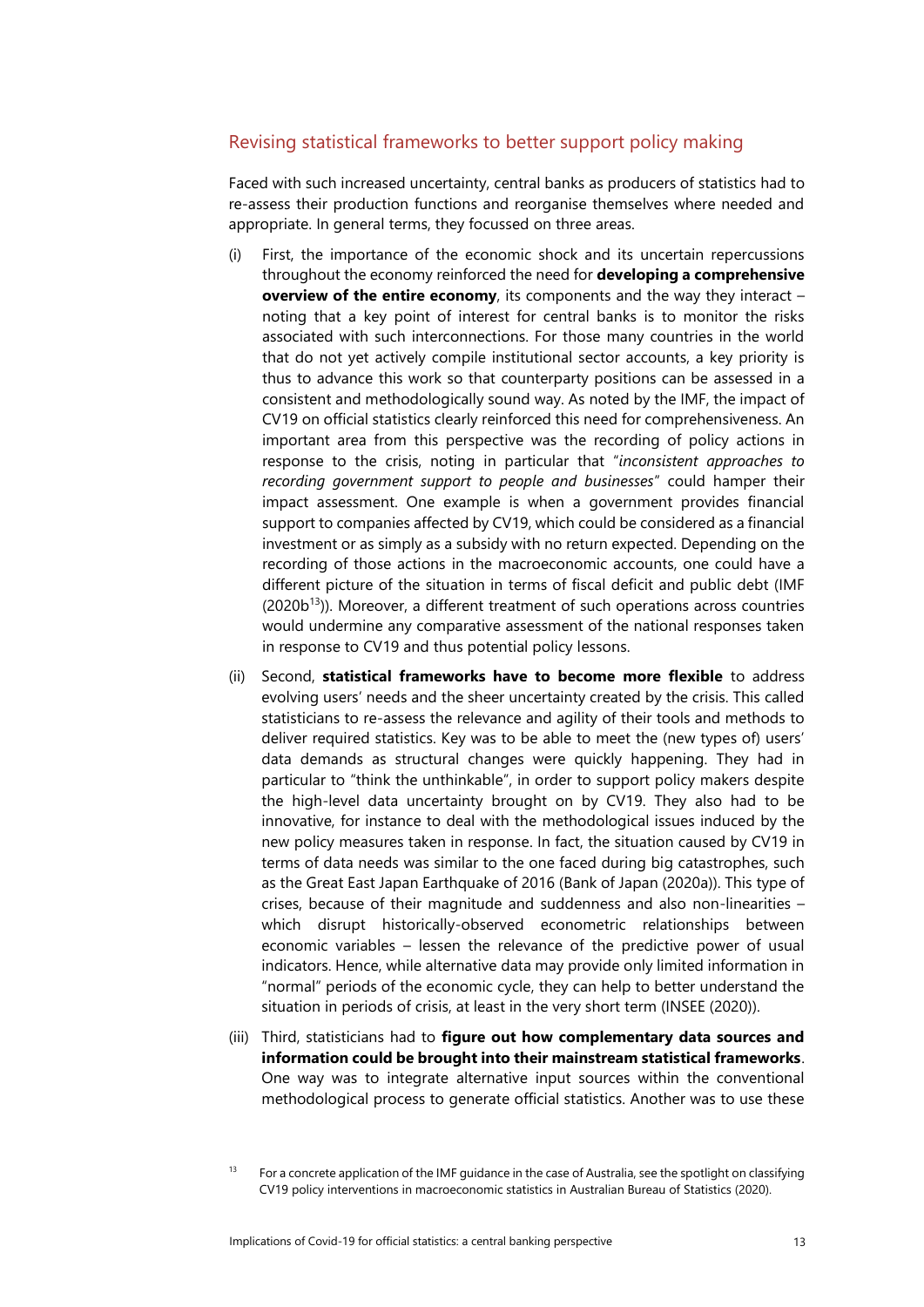additional sources to get supporting and benchmarking data that can act as an "information buffer" in times when conventional official statistics dry up or are lagged significantly. For instance, to address the end to direct questioning of foreign visitors (the "main source") during the initial CV19 period, the Bank of France defined a list of "auxiliary" data sources, such as payment cards, mirror data provided from European countries and mobile networks, that could be accessed to measure international travel as a second best solution (Le Gallo and Schmitt (2020)).

In any case, a key concern is that the new data sources being considered – such as private web-based data, additional regulatory input data, etc – do not present the **same guarantees as official statistics** in terms of uniform definition consistency, time consistency, etc. Statisticians can also face confidentiality/ethical issues when using these data, as well as potential unintended consequences that could emerge due to combining various, possibly inconsistent data sources.

## 3. A wake up call for official statistics

The effects of the CV19 pandemic on economic statistics have been far-reaching and necessitated statistical agencies including central banks to adapt to these challenges in an effort to continue to best inform policy makers under difficult circumstances. But it was also a **wakeup call to deal with issues that had been neglected for too long**, with the need to make better use of existing data; revamp macroeconomic statistical frameworks by leveraging in particular on technology innovation; and develop users' experience with statistics, with a focus on data sharing and cooperation.

#### Making better use of existing data

Given its dynamic nature, measuring economic activity can be a never-ending process: there will always be new structural developments that are not yet measured but should be measured. And, indeed, CV19 was a stark reminder that new challenges can constantly emerge that require more statistical information to be properly addressed. However, before deciding whether additional / other types of data should be collected, one should realise that **currently existing datasets might not be fully exploited** – sometimes simply because potential users are not aware of their existence, or because of the training costs entailed.

From this perspective, the outbreak of CV19 shed light on the **existence of various datasets that may not be known** widely, partly reflecting the fact that significant and rapid progress had been made by numerous economies in developing their statistical frameworks since the GFC. This suggests that simple "quick wins" could be achieved by better publicising the information available. For instance, customs sources could help some developing countries to increase the frequency of their external account statistics, ie to produce monthly figures instead of quarterly or even annual ones. Similarly, data on international financial flows – such as the BIS statistics on cross-border bank credit that are now available for almost all economies in the world on a "mirror basis" (Pradhan and Silva (2019)) – could be used for monitoring countries' external positions esp. in crisis time.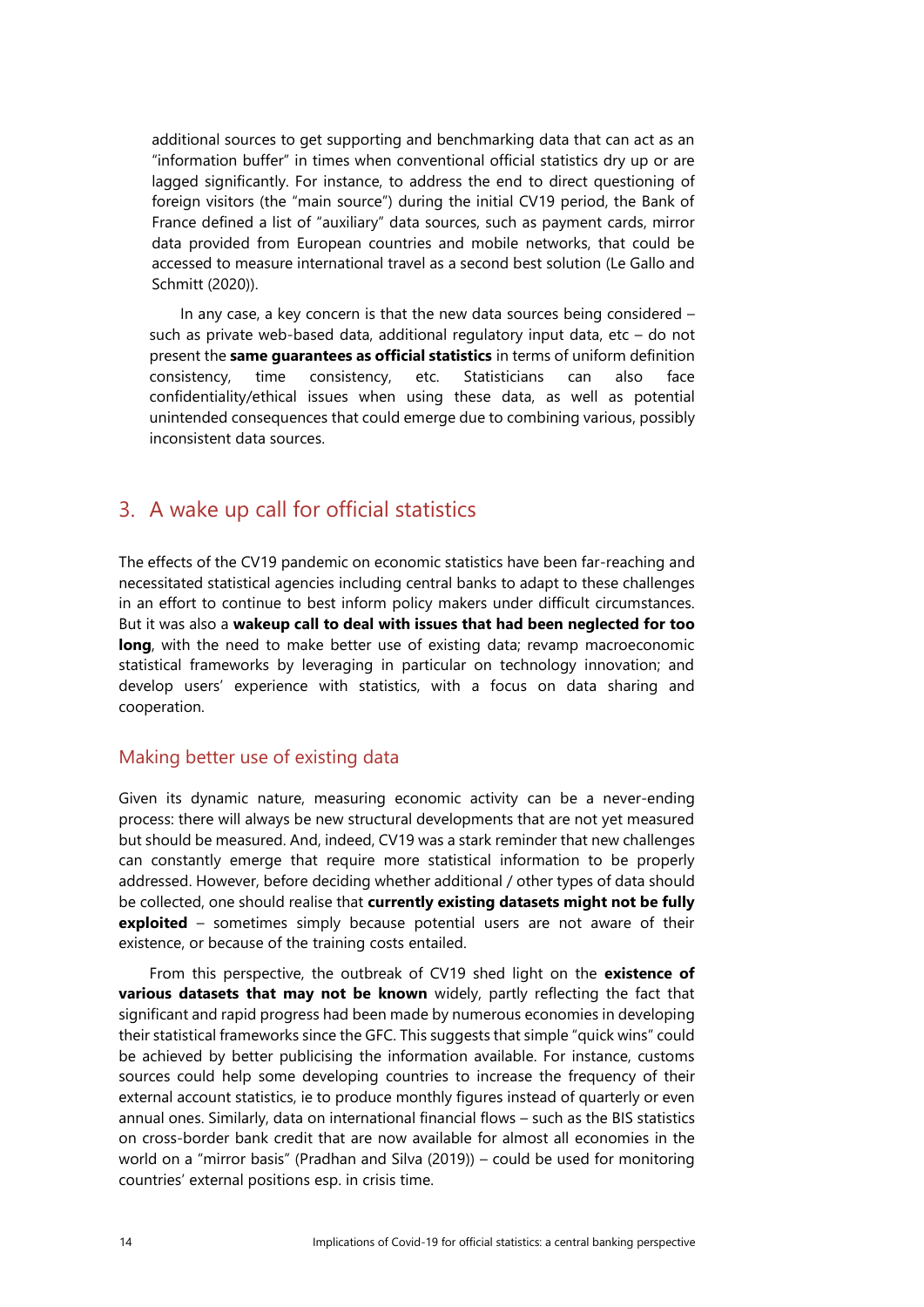Case in point is the **micro-level information already collected by public authorities, financial institutions** etc which would facilitate the identification of vulnerabilities to potential shocks and support the calibration of macro prudential tools to mitigate these risks (IFC (2016)). This type of information could be hugely beneficial in periods when conventional survey statistics are disrupted by events such as CV19. In particular, it would provide detailed statistics on target populations with a much richer insight on their distribution than what would conventionally be generated by sample surveying. For instance, setting loan-to-value ratio limits for mortgages requires a detailed understanding of the current and historical distribution of household loans, putting a premium on using available granular loan-level data collected by financial institutions. And there is indeed a wealth of data already collected that are not fully exploited; for example, publicly-available information on corporates' credit lines (eg as reported through the regulatory filings for the US Securities and Exchange Commission (SEC)) could provide useful insights on the demand for credit in times of financial stress. Yet in many places the tools to manage this information are not fully operational, making it difficult to answer in real time questions such as "*where is credit flowing?*". As a second best, many authorities have often to rely on commercial providers eg Bloomberg to monitor credit flows. These suggest that a key task for central banks is to make operational the large and structured financial data sets that are available – arguably a more pressing priority than exploring "new" alternative indicators.

Another example is the need to identify linkages between economic agents, esp. through common exposures that could favour the contagion of shocks. Counterparty information from eg instrument-level databases could be helpful in this regards, calling for enhancing the resilience of the underlying market infrastructure, especially by supporting the further development of global identifiers including parent relationships (LEIROC (2016)) so as to assess non-bank institutions and their interconnections with other parts of the financial system as well as their impact on system-wide risk (FSB (2020a)). Granular bank-level data could also shed light on the linkages between borrowers and specific intermediaries and facilitate the identification of the distribution of risks and systemic effects – which can be hidden by aggregated-level statistics, for instance when assets and liabilities are "matched" at the level of one sector but not at the level of a single but large institution, whose failure could put the entire system at risk.

Turning to so-called "**alternative" or "big data" sources, they currently mostly fall outside the official statistics boundary**. They can be quite diverse, comprising for instance third-party information, anecdotal evidence collected from economic units, data scraped from the internet as well as listed firms' financial results. As noted above, they could provide timelier, more frequent and complimentary insights to traditional, survey-based statistics. One point highlighted during CV19 was the potential value of "economic intelligence", eg more anecdotal information collected from various sources such as industry information, the press or even social media. This information (eg trading updates, company results, analysts' reports etc) can help contextualise the official statistics produced and mitigate potential compilation disruptions. And, indeed, a number of developing economies have expressed interest in looking at the experience of those countries where established economic intelligence functions had helped to mitigate the impact of the crisis to supplement (unavailable) official data and support policy decision making.

In addition, the pandemic suggested that central bank **statisticians may have to go beyond the traditional area covering economic and financial statistics**.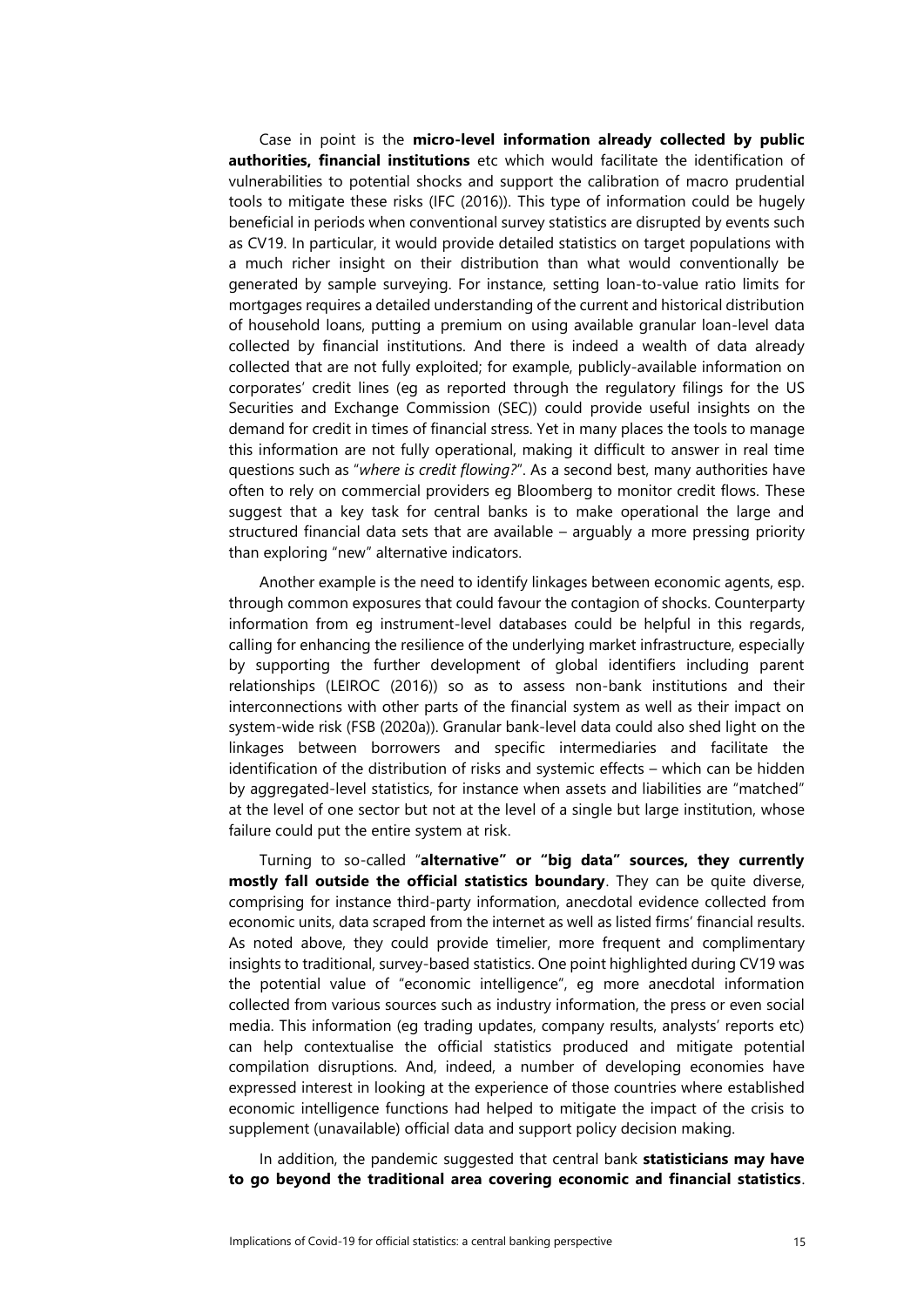Indeed, the various lockdowns imposed in 2020 highlighted the importance of webbased information, for instance to assess the importance of "paid for online" services in today's market economy, as well as the role played by "free" online services and the contribution they can make to economic resilience and human well-being. Furthermore, additional indicators could be looked at to facilitate the assessment of the resilience of an economy, especially in the area of health, sustainable development (eg impact of climate change) and more generally to get a better understanding of the role played by well-being issues (including factors such as public governance, the impact of inequalities, etc). As highlighted with the last global crises (GFC, CV19), a main objective would be to enhance global risk management cooperation to strengthen the resilience of increasingly complex economic and financial systems to potential systemic risks and "butterfly effects" (Goldin (2020)).

### Revamping macroeconomic statistical frameworks by leveraging on technology innovation

Realising the full benefit of supplementary data to support official statistics calls for a **reassessment of our macroeconomic statistical frameworks** – in a way similar to what was undertaken in response to the GFC especially with the launch of the DGI endorsed by the G20. Such a review should focus first on ensuring an adequate integration in "main stream" measurement frameworks of the wide range of supplementary data sources available (eg the internet of things, micro-level data sets). It also calls for making further progress on the necessary IT underlying infrastructure to enhance the management of the increasing amount and variety of statistics compiled as well as the governance of the associated processes (IFC (2020)).

However, such a fundamental review may take time and energy. One solution would be **to start by enriching the financial accounts framework** that is already available in several jurisdictions. This framework can provide a plethora of potentially useful information across the main institutional sectors, including the full view of income, assets and liabilities across an economy (Çakmak et al (2020)). The addition of supplementary data sources would enhance this basis of information, to effectively inform monetary and financial stability policy decisions and facilitate the assessment of their implementation. It would also facilitate the compilation of distributional financial accounts (ECB Expert Group on Linking macro and micro data for the household sector (2020)).

Another way is to build on recent technological developments to **develop datasets which reflect the entire target population** or at least a much larger sample thereof. The importance of the CV19 related economic fallout suggests that this may be a good investment to augment conventional data compilation exercises (which have traditionally been based on a representative samples, drawn randomly from a broader population). In particular, a well-defined input sources development strategy could help to mitigate the uncertainty and risk associated with disruptions observed in the compilation of official statistics as happened during the crisis. However, developing such additional data sources is a long-term endeavour that can be costly and compete with the limited resources of national statistical systems. It would also require statisticians to refine the tools at their disposal to mine, analyse and compute them. The drive towards alternative data sources is therefore not necessary a saving grace, even for those developing economies that often face very specific problems with traditional statistics compilation processes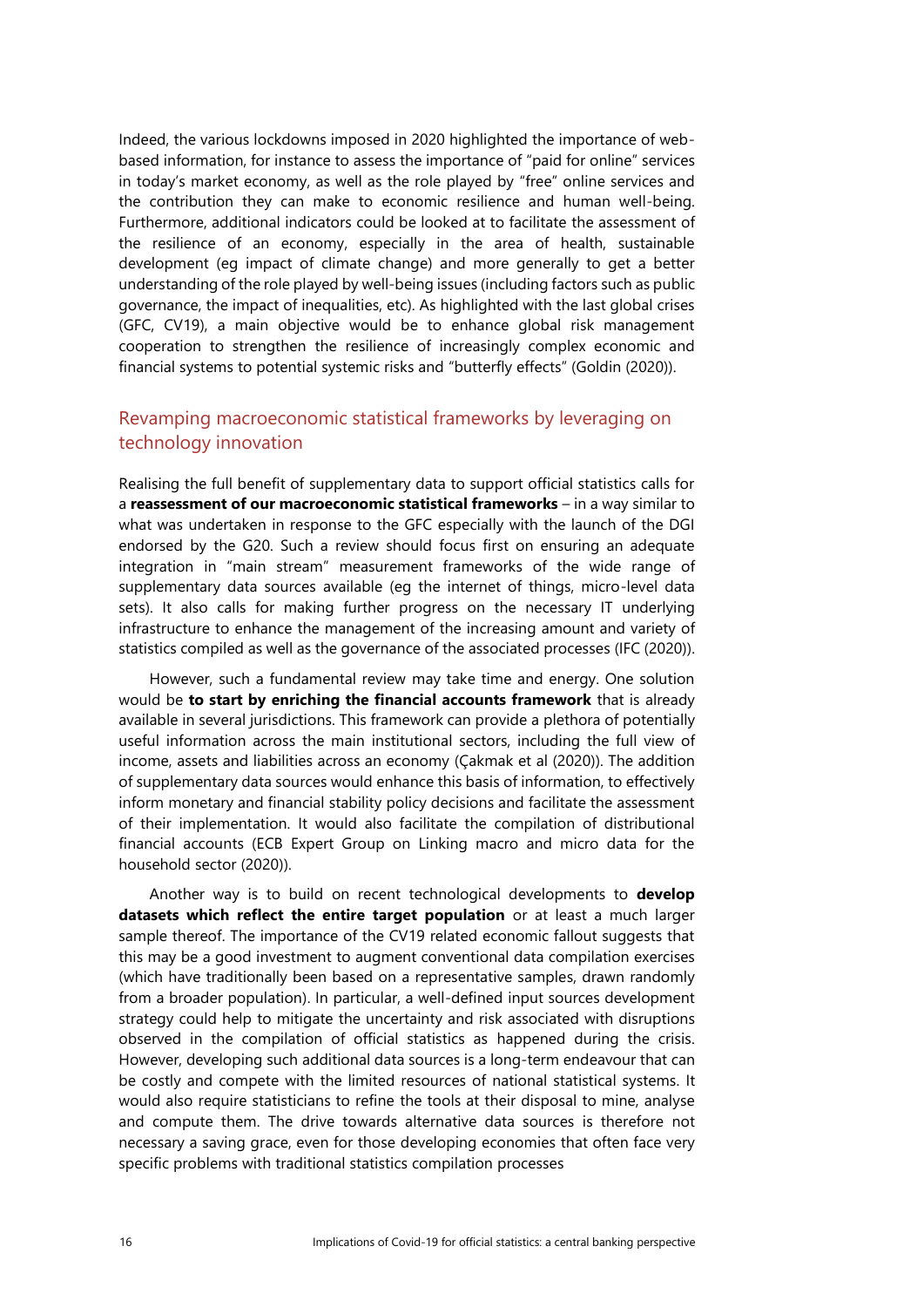Other innovative ways in which statisticians can also expand the borders of their conventional statistical framework is by **using online surveys** to increase response rate. One can also re-apply some official statistics to serve other purposes in case of disruptions. An example of this would be economies that used various indicators (eg electricity consumption, monthly industrial production, business confidence) to infer some proxy of GDP during CV19. Another way would be to expand bi- or multivariate time series analyses in order to develop official statistics based in parallel on conventional inputs and on web-based data sourcing – for instance to identify possible relationships between such complementary approaches and develop alternative process supporting the compilation of official data (with the caveat that those relationships may not be stable over time, depending for instance on the state of the economy or on policy actions).

Lastly, **digital innovation could more generally help to accelerate the production of official statistics**. A more automated linking between granular (eg institution- and instrument-level) datasets available in the economy and the macro statistical frameworks could help to compress compilation times, provide more frequent indicators, and reduce revisions. As analysed above, this would be of great interest for users in central banks.

## Supporting users' experience with statistics by promoting data sharing and cooperation

CV19 has forced **statisticians to revisit the services they provide to their stakeholders**, for instance to increase the frequency and/or timelines of their estimates to better support policy decision. It was also an opportunity to revisit general user experience with official statistics. Several issues deserved to be considered for this purpose. For instance, are users utilising the generated statistics to their full potential? Are they made sufficiently aware of the opportunities of specific data sets? Where should users turn to get statistical information and how should the official statistical framework be set up to facilitate this process?

The starting point is that **thinking the unthinkable has become a key priority** for statisticians supporting policy makers in the aftermath of CV19. The reason is that CV19 has triggered structural shifts in the economy, destabilising existing relationships and leading to unprecedented policy decisions. Proactive action in the face of such uncertainty is critical: without appropriate data, policy makers will have at their disposal irrelevant historical estimates, or will simply have to rely on anecdotal evidence, which would clearly be sub-optimal given the issues at stake.

One way to go for answering these questions is **cooperation**. CV19 highlighted the importance of ex ante coordination among public authorities so that adequate processes were already in place to allow for an effective exchange of information when the crisis occurred. This also requires to develop data sharing within and between agencies producing statistics so that databases can be linked in a coherent way, also helping to limit the reporting burden for the economy (IFC (2015)). The South African Reserve Bank is for example currently developing a framework for a consumer credit register serving multiple stakeholders with the intention to deliver granular information on consumer loans. Moreover, the need for statisticians to deal with new, alternative sources and to try to be prepared for the unthinkable puts a premium on the sharing of experience, not just to access data but also to get a better sense of their actual content/limitations. In particular, statisticians would benefit from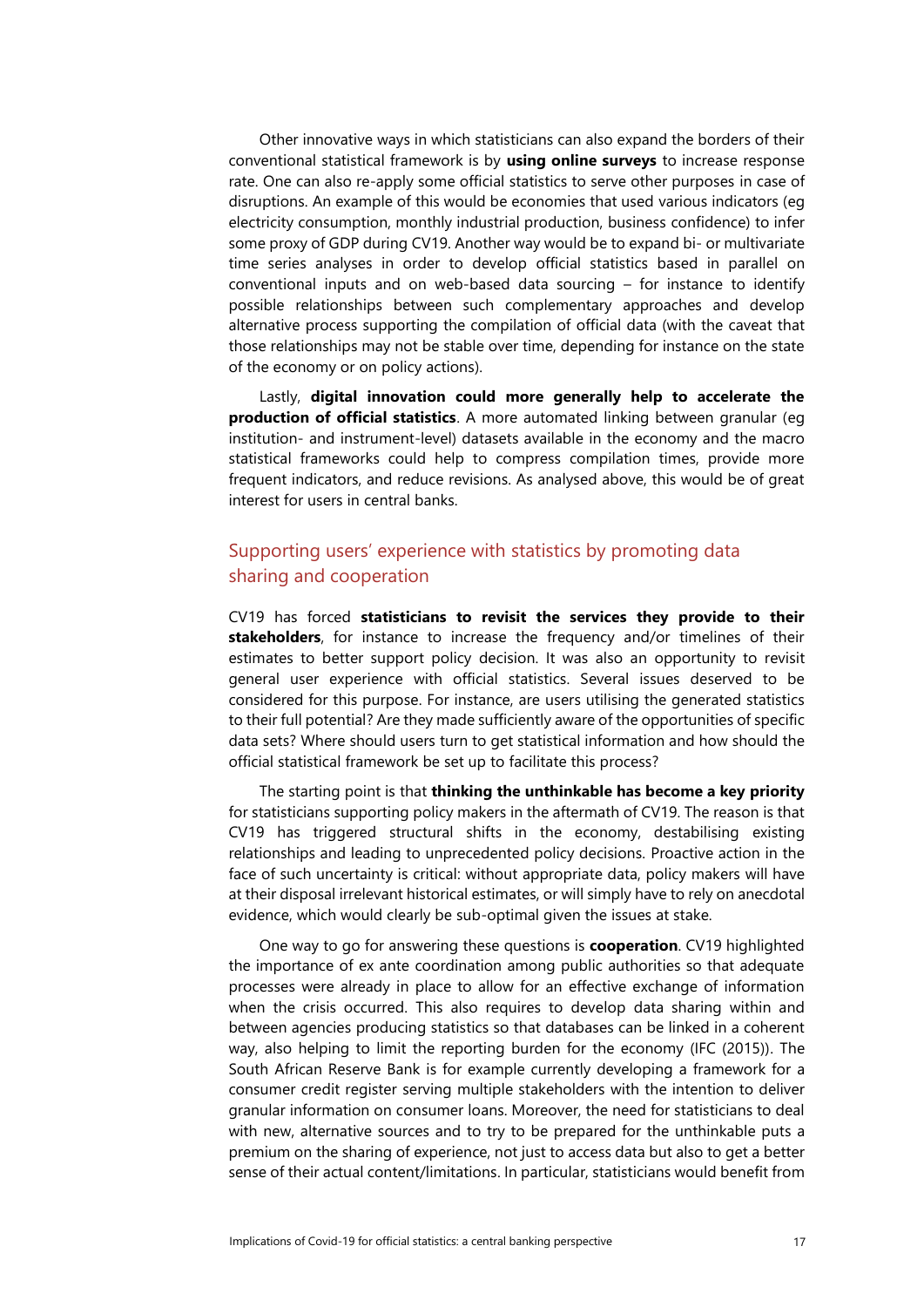knowing about the initiatives that have worked in other fields, to the extent that these can be at least partially emulated in their own areas.

**At the international level**, the sudden data needs highlighted by CV19 underlined the merit of having a good exchange of economic information between countries. Point in case refers to those places for which the impact of activity in a large trading partner is of key importance. For instance, the Bank of Japan devoted significant attention at the start of CV19 on the high-frequency indicators available for Japan's main trading partners, such as traffic congestion in China and motor vehicle sales in major advanced economies (Bank of Japan (2020b)). Another successful example has been the increased sharing of granular data between authorities at the global level initiated after the GFC and that proved particularly helpful in monitoring the consequences of the current pandemic. In particular, balance sheet information about systemically important banks is now regularly stored and analysed on behalf of participating supervisory authorities in the BIS-hosted International Data Hub.<sup>14</sup> In addition, the international community quickly responded to the crisis by promoting platforms allowing statisticians to exchange on experience a well as to provide general guidance on methodological issues posed by CV19. For instance, the International Monetary Fund (IMF) has launched a [Special Series on](https://www.imf.org/en/Publications/SPROLLs/covid19-special-notes#STA)  [COVID-19](https://www.imf.org/en/Publications/SPROLLs/covid19-special-notes#STA) to assist compilers on a wide range of topics, such as the treatment of restructured loans, the recording of government support to households and businesses, continuity in external sector statistics, etc. Similarly, the Organisation for Economic Cooperation and Development (OECD) has set up a [Tackling coronavirus](https://www.oecd.org/coronavirus/en/) website with a dedicated workspace to exchange best practices and experiences. Turning to Eurostat, it has published numerous guidelines and methodological notes in the context of the pandemic, for instance on the treatment of time series, the statistical implications of policy measures, the estimation and imputation of missing data, and seasonal adjustment techniques. Last but not least, the BIS Irving Fisher Committee on Central Bank Statistics (IFC) has maintained a [Covid-19 Statistical](https://www.bis.org/ifc/covid19.htm)  [resources page](https://www.bis.org/ifc/covid19.htm) to provide information on statistical initiatives among central banks, national statistical institutes, academia and international organisations (included the Eurostat-IMF-OECD initiatives referred to above) regarding the production, dissemination and use of economic and financial statistics.<sup>15</sup>

Another avenue is to **develop a "central marketplace" to increase accessibility to official statistics**. This is already being implemented in a number of countries, and may well be expanded at the global level – for instance by asking relevant international agencies to set up unified statistical portals where information (eg actual data values, input source, compilation methodologies, potential limitations etc) from different countries could be made centrally available. <sup>16</sup> It would also provide an opportunity for statisticians to provide guidance to the users of their data, including

<sup>15</sup> Se[e https://www.bis.org/ifc/covid19.htm.](https://www.bis.org/ifc/covid19.htm)

<sup>16</sup> For instance by building on the US experience of the [Federal Reserve Economic Data \(FRED\)](https://fred.stlouisfed.org/) data service, which is updated daily and allows access to over 500,000 financial and economic data series from more than 100 public and proprietary sources. At the international level, the Principal Global [Indicators](https://www.principalglobalindicators.org/?sk=E30FAADE-77D0-4F8E-953C-C48DD9D14735) is an initiative that aims to facilitate the monitoring of economic and financial developments for G20 jurisdictions and is a joint undertaking of the Inter-Agency Group of Economic and Financial Statistics (IAG).

<sup>14</sup> At the global level, the main improvements achieved with the DGI have been related to the regulated banking sector, especially with the recommendations to improve the collection of international banking statistics and the set-up of the BIS-hosted international data hub for global systemic institutions (Bese Goksu and Tissot (2018)).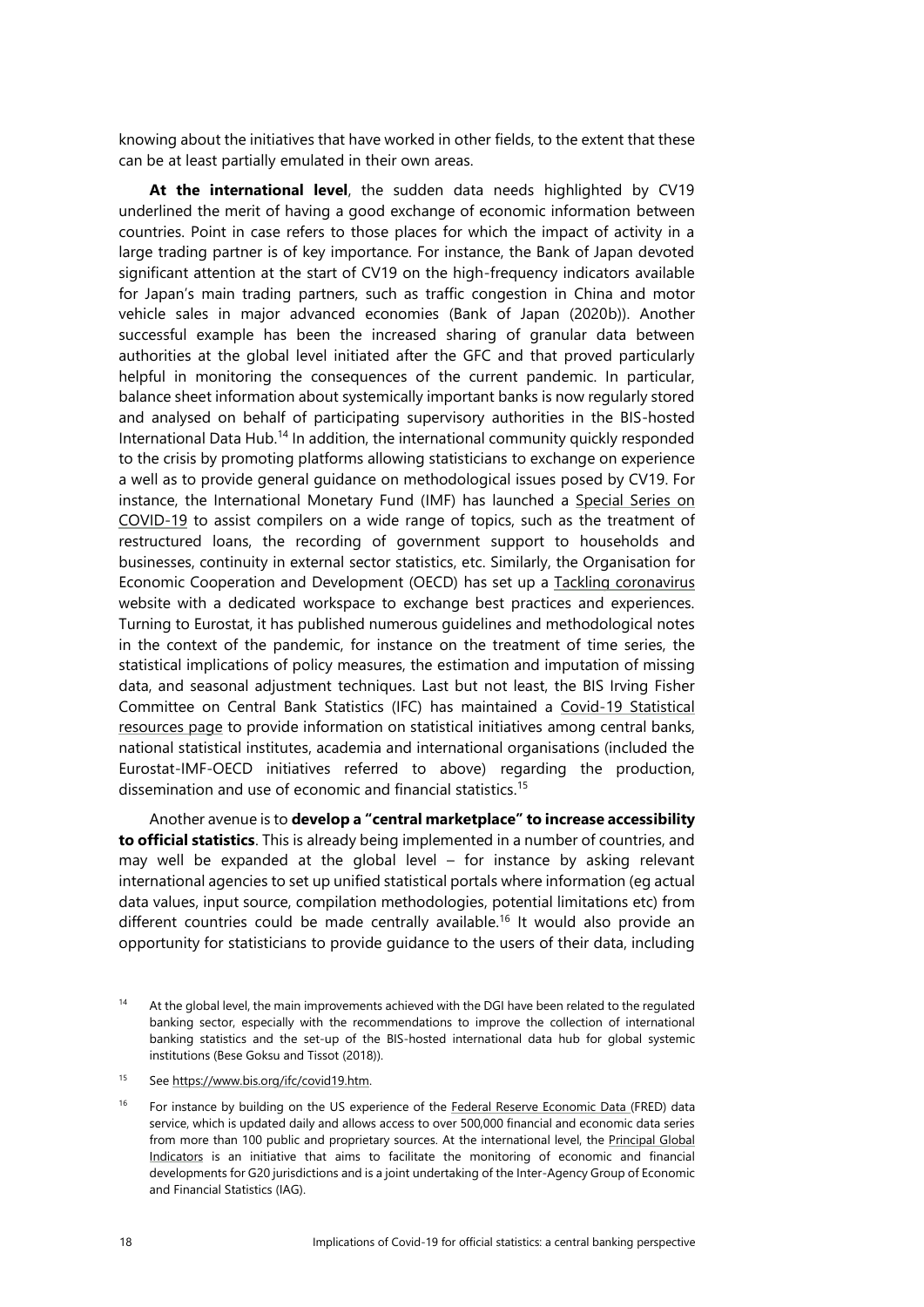policy makers, market analysts, journalists etc. This is key to promote statistical literacy and communicate on the context behind the numbers considered. Such a global information repository would have been particularly helpful during CV19, by facilitating users' navigation through the official statistics available despite the disruptions mentioned above. For instance, many users were looking for guidance to deal with increased uncertainty and in particular to rely on alternative sources to supplement official statistics with a sufficient degree of confidence. Statisticians are surely the best placed to advice users on these types of issues depending on specific situations: for example, to judge which data sets had been disrupted the most (eg real versus financial variables), their degree of reliability, and how they should be interpreted. Statisticians can thus play an instrumental role to improve statistical literacy amongst various stakeholders, in turn enhancing the usefulness of the information they provide.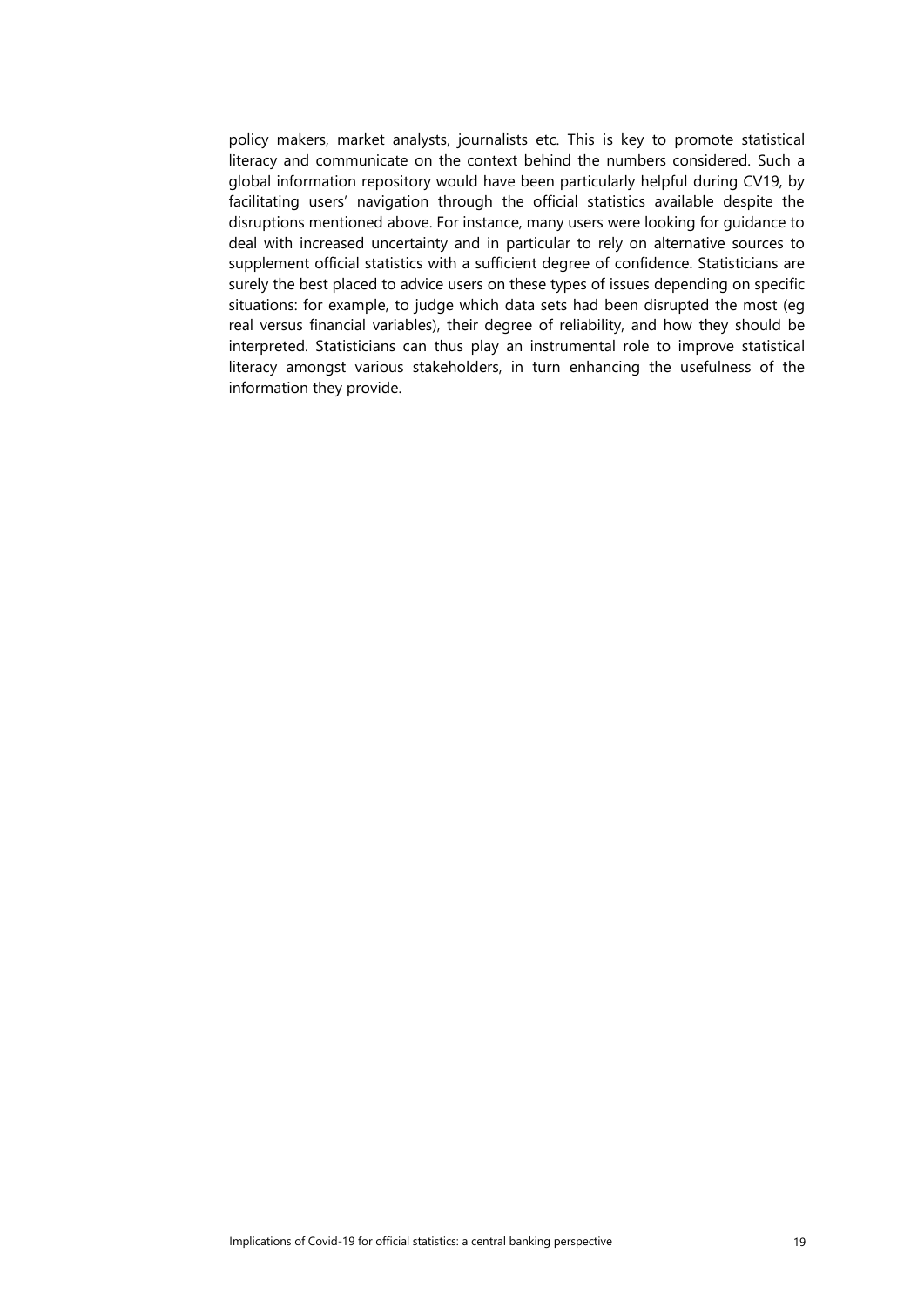## References

Aguilar, P, C Ghirelli, M Pacce and A Urtasun (2020): "Can news help measure economic sentiment? An application in Covid-19 times", *Bank of Spain Documentos de Trabajo*, no 2027.

Aldasoro, I, T Ehlers, P McGuire and G von Peter (2020): "Global banks' dollar funding needs and central bank swap lines", *BIS Bulletin*, no 27, July.

Amstad, M, G Cornelli, L Gambacorta and D Xia (2020): "Investors' risk attitudes in the pandemic and the stock market: new evidence based on internet searches", *BIS Bulletin*, no 25, June.

Australian Bureau of Statistics (2020): *Government Finance Statistics, Australia*, September.

Avdjiev, S, E Eren and P McGuire (2020): "Dollar funding costs during the Covid-19 crisis through the lens of the FX swap market", *BIS Bulletin*, no 1, April.

Avdjiev, S, P McGuire and G von Peter (2020): "International dimensions of EME corporate debt", *BIS Quarterly Review*, June, pp 1–13.

Banerjee, R, A Illes, E Kharroubi and J Serena (2020): "Covid-19 and corporate sector liquidity", *BIS Bulletin*, no 10, April.

Bank of Japan (2020a): « Impact of COVID-19 on Private Consumption », *Outlook for Economic Activity and Prices*, July, Box 3.

 $-$  (2020b): « Developments in overseas Economies since the Outbreak of COVID-19 », *Outlook for Economic Activity and Prices*, April, Box 1.

Bean, C (2016): *Independent review of UK economic statistics*, March.

Bese Goksu, E and B Tissot (2018): "Monitoring systemic institutions for the analysis of micro-macro linkages and network effects", *Journal of Mathematics and Statistical Science*, vol 4, April.

Bidarbakhtnia, A (2020): "Surveys under Lockdown; a pandemic lesson", United Nations Economic and Social Commission for Asia and the Pacific (ESCAP), *Stats Brief*, no 23, April.

BIS (2020): "BIS international banking statistics at end-March 2020", *Statistical Release*, 22 July.

Borio, C, R Mc Cauley and P McGuire (2017): "FX swaps and forwards: missing global debt?", *BIS Quarterly Review*, September, pp 37–54.

Bureau of Labor Statistics (BLS) (2020): "The impact of the COVID-19 pandemic on food price indexes and data collection", *Monthly Labor Review*, August.

Çakmak, B, C Gökçe Zeybek, B Tissot and B Tunç (2020): "Using financial accounts: A central banking perspective", *Statistical Journal of the IAOS*, 1 – 15, June.

Castelletti B, M Delorme, P Diev, Y Kalantzis, A Lalliard and M Mogliani (2020): "Covid-19 and monitoring economic activity: the contribution of high-frequency data", *Banque de France Blog Post*, n°174.

Cavallo, A (2020): "Inflation with Covid consumption baskets", *NBER Working Paper*, no 27352.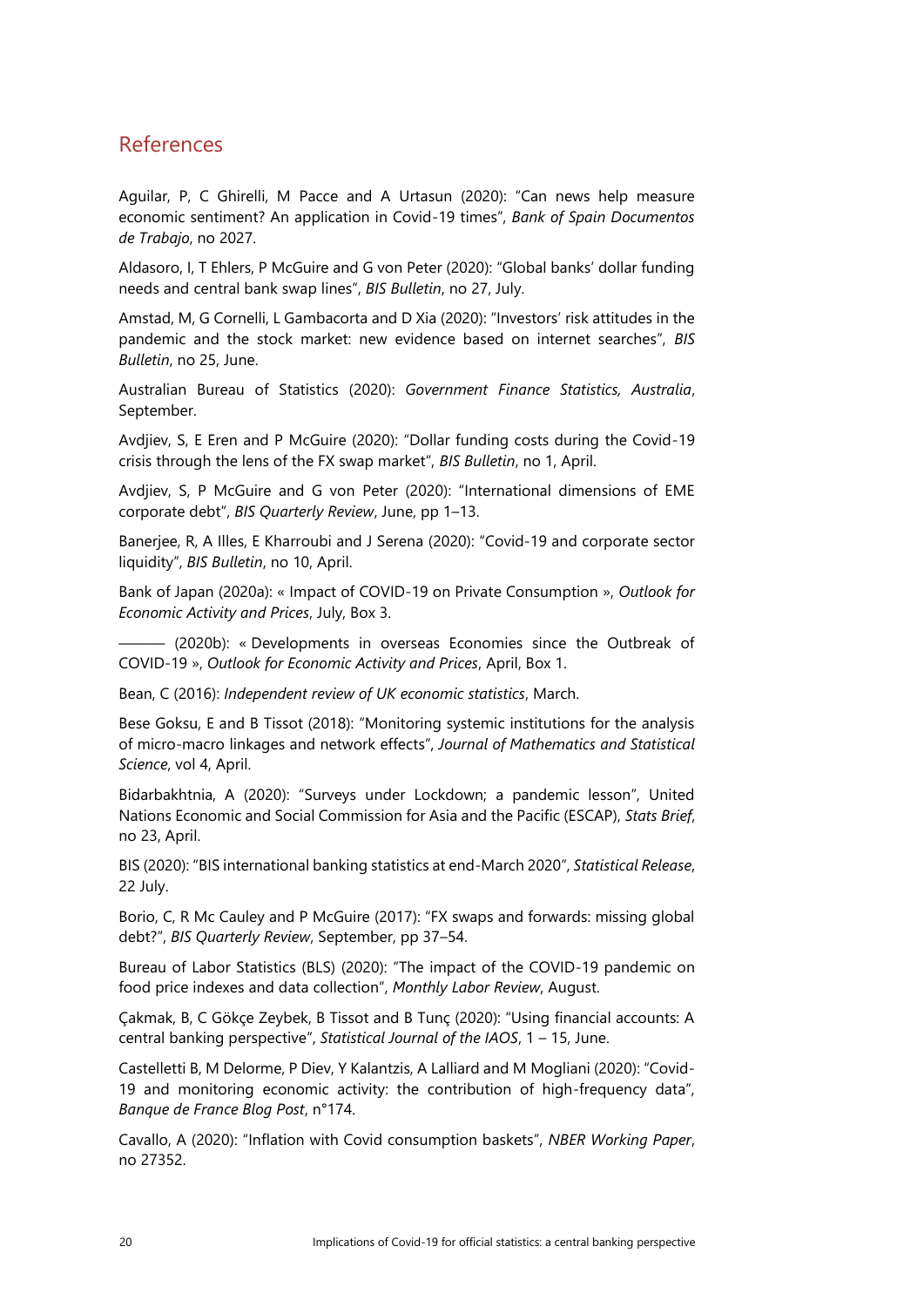Cecchetti, S and K Schoenholtz (2020): "The Price is Not Right: Measuring Inflation in a Pandemic", Money & Banking, 26 May.

Central Bank of Chile (2020): "The pandemic shock and the economic response: Evidence from Chilean firms", *Monetary Policy Report*, Box II.2, September.

Committee for the Coordination of Statistical Activities (CCSA) (2020): *How COVID-19 is changing the world: a statistical perspective*, May.

Davies, O, S Kösem and S Whitaker (2020): "Predicting Covid-19's impact on GDP: how can high-frequency data help us?", Bank of England, *Bank Overground*, October.

Deutsche Bundesbank (2020): "A weekly activity index for the German economy", *Monthly Report*, May, pp 68-70.

Diewert, W and K Fox (2020): "Measuring real consumption and CPI bias under lockdown conditions", *NBER Working Paper*, no 27144.

Ducharme, LM, J Tebrake and Z Zhan (2020): "Keeping Economic Data Flowing During COVID-19", *IMF Blog*, 26 May.

European Central Bank (ECB) (2020a): *Clarifications regarding AnaCredit reporting in light of the COVID-19 crisis*, 15 May.

——— (2020b): *Supervisory reporting measures in the context of the coronavirus (COVID-19) pandemic*, 15 April.

ECB Expert Group on Linking macro and micro data for the household sector (2020): "Understanding household wealth: linking macro and micro data to produce distributional financial accounts", *ECB Statistics Paper Series*, no 37, July.

Financial Stability Board (FSB) (2013): "Policy Framework for Addressing Shadow Banking Risks in Securities Lending and Repos", *FSB Report*, August.

——— (2020a): *Global Monitoring Report on Non-Bank Financial Intermediation*, January.

——— (2020b): *Holistic Review of the March Market Turmoil and COVID-19 pandemic: Financial stability impact and policy responses*, November.

Financial Stability Board and International Monetary Fund (2009): *The financial crisis and information gaps*.

——— (2015): *The financial crisis and information gaps – Sixth Implementation Progress Report of the G20 Data Gaps Initiative*.

Gerardin, M and M Ranvier (2020): "How firms are adapting to the lockdown: insights from text mining", *Banque de France EcoNotepad*, no 160.

Goel, T and J Serena (2020): "Bonds and syndicated loans during the Covid-19 crisis: decoupled again?", *BIS Bulletin*, no 29, August.

Goldin, I (2020): "Rethinking global resilience", *IMF Finance & Development*, September.

Hinge, D (2020): "Covid-19 policy-making and the need for high-speed data", *Central Banking*, 19 August.

Hopkins, A and M Sherman (2020): "How has the COVID-19 Pandemic Affected Daily Spending Patterns?", *Central Bank of Ireland Behind the Data*, April.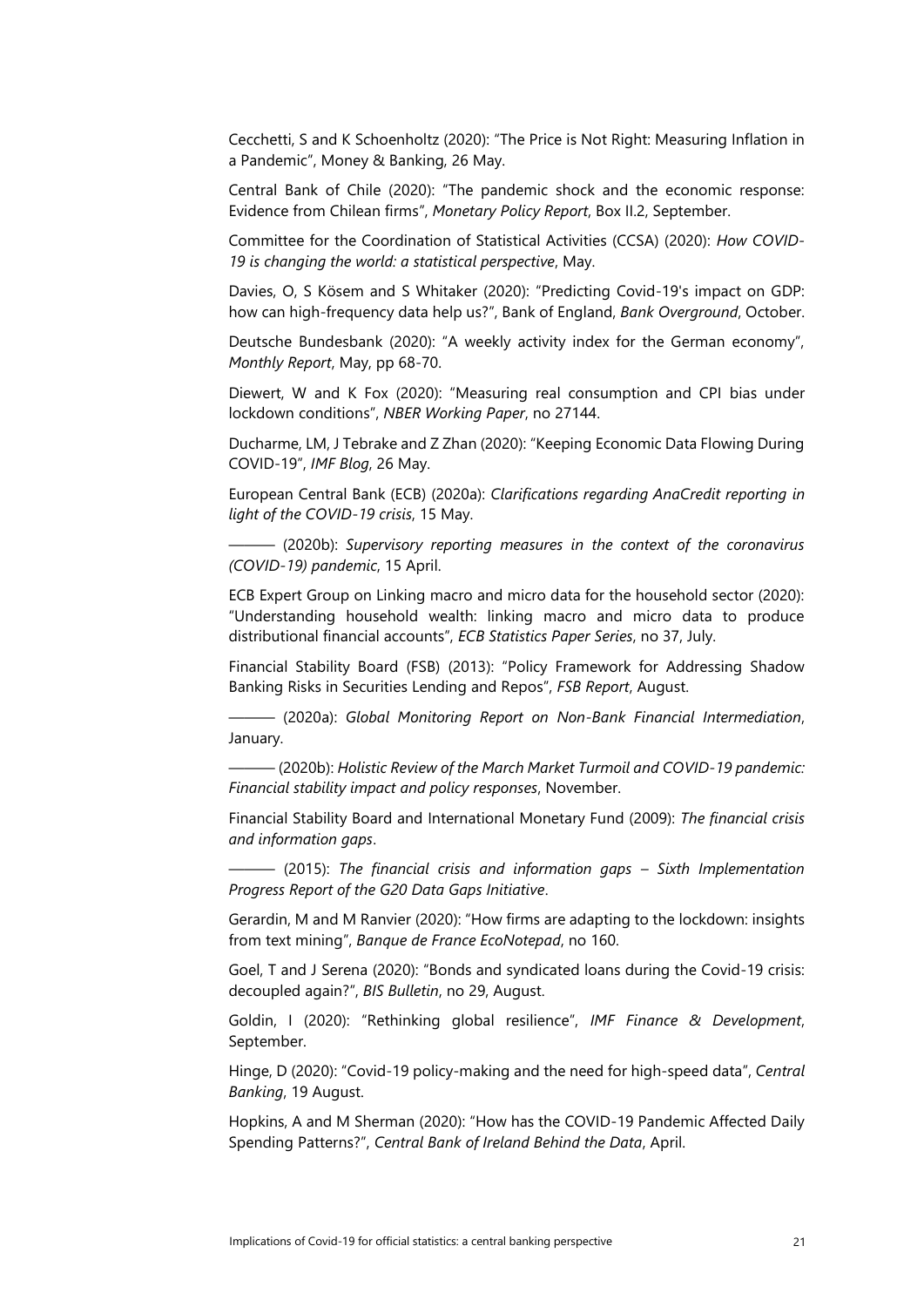Hull, I (2020): "COVID-19 in real time: A collaborative approach from central banks, academia, and the private sector", *VOX EU*, CEPR, 23 July.

Inter secretariat Working Group on National Accounts (ISWGNA) (2020): *National Accounts Statistics Continuity*,

International Labour Organization (ILO) (2020): *COVID-19 impact on the collection of labour market statistics*, 11 May.

International Monetary Fund (2020a): "Ensuring Continuity in the Production of External Sector Statistics during the COVID-19 Lockdown", *Special Series on COVID-19*, 18 April.

——— (2020b): "COVID-19: How to Record Government Policy Interventions in Fiscal Statistics", *Special Series on COVID-19*, 18 April.

Irving Fisher Committee (2015): "Data-sharing: issues and good practices", *IFC Report*, no 1, January.

——— (2016): "Combining micro and macro statistical data for financial stability analysis", *IFC Bulletin*, no 41, May.

——— (2018): "Central banks and trade repositories derivatives data", *IFC Report*, no 7, October.

——— (2020): "Computing platforms for big data analytics and artificial intelligence", IFC *Report*, no 11, April.

INSEE (2020): "High-frequency" data are especially useful for economic forecasting in periods of devastating crisis", *Point de Conjoncture*, June, pp 29-34.

Kothari, S, D Blass, A Cohen, S Rajpal and SEC Research Staff (2020): "U.S. Credit Markets Interconnectedness and the Effects of the COVID-19 Economic Shock", *US Securities and Exchange Commission Staff Report*, October.

Le Gallo, F and K Schmitt (2020): "Measuring international travel during the Covid-19 pandemic", *Banque de France EcoNotepad*, n°184.

Legal Entity Identifier Regulatory Oversight Committee (LEIROC) (2016): *Collecting data on direct and ultimate parents of legal entities in the Global LEI System – Phase 1,* March.

Lewis, D, K Mertens and J Stock (2020): "Monitoring Real Activity in Real Time: The Weekly Economic Index", *Federal Reserve Bank of New York Liberty Street Economics*, March 30.

Pradhan, S-K and J-F Silva (2019): "Using mirror data to track international banking", *IFC Working Papers*, no 19, December.

Schrimpf, A, H Shin and V Sushko (2020): "Leverage and margin spirals in fixed income markets during the Covid-19 crisis", *BIS Bulletin*, no 2, April.

South African Reserve Bank (SARB) (2020): "The impact of COVID-19 on economic statistics", Box 1, *Quarterly Bulletin*, June.

Tissot, B (2019): "Financial big data and policy work: opportunities and challenges", *Statistical Working Papers*, Eurostat, KS-TC-19-001-EN-N.

United Kingdom Government Statistical Service (GSS) (2020): *Tips for urgent quality assurance of ad-hoc statistical analysis*, April.